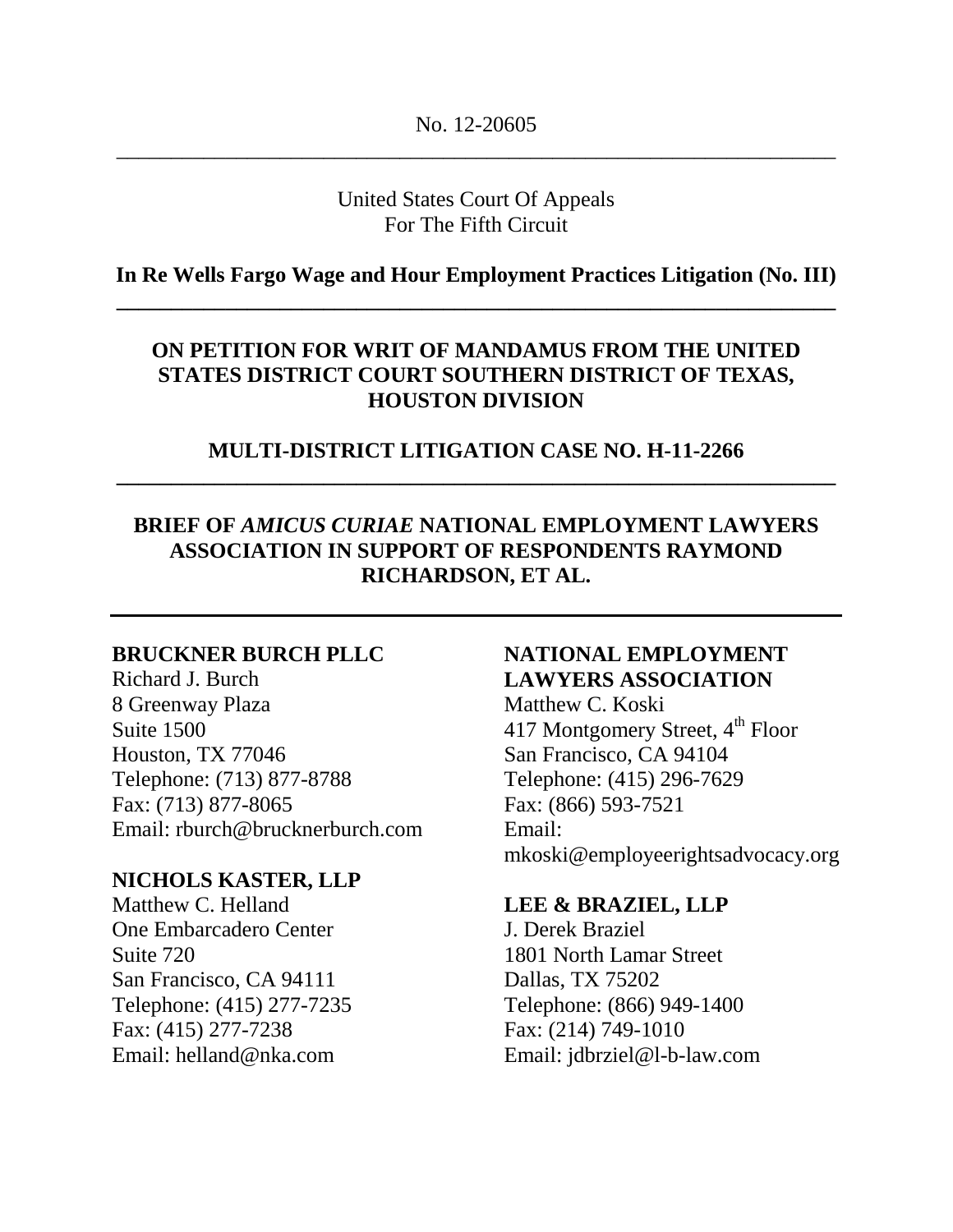# **NICHOLS KASTER, PLLP**

Timothy C. Selander Adam W. Hansen 4600 IDS Center  $80$  South  $8<sup>th</sup>$  Street Minneapolis, MN 55402 Telephone: (612) 256-3200 Fax: (612) 215-6870 Email: selander@nka.com ahansen@nka.com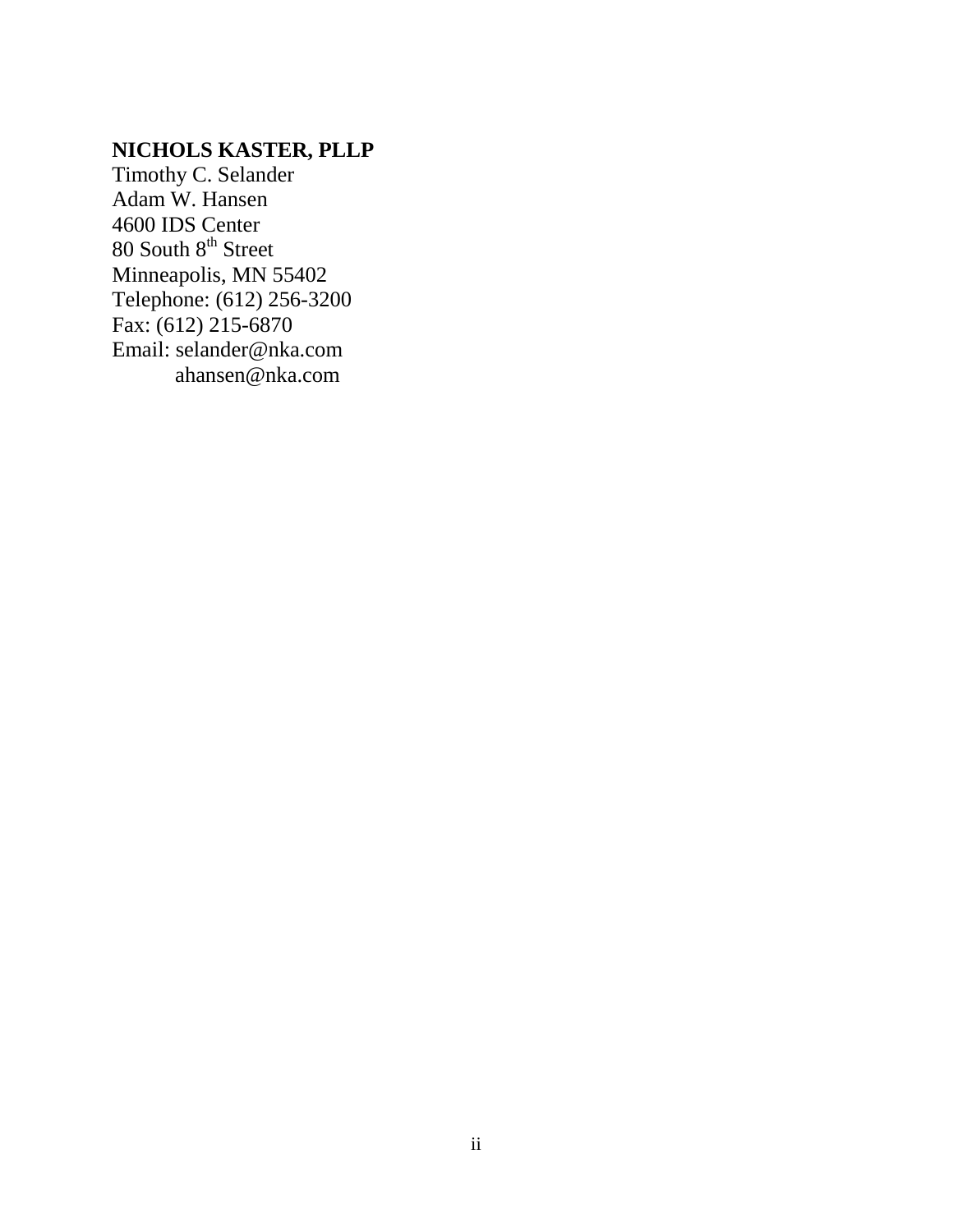#### **CERTIFICATE OF INTERESTED PERSONS**

The undersigned counsel of record certifies that the following listed persons and entities have an interest in the outcome of this case. These representations are made in order that the judges of this court may evaluate possible disqualification or recusal.

*Amicus Curiae* NELA is not financially interested in the outcome of the litigation. *Amicus Curiae* NELA does, however, have a professional and public policy interest in the outcome of this litigation. The **National Employment**  Lawyers Association ("NELA") is the largest professional membership organization in the country comprised of lawyers who represent workers in labor, employment, and civil rights disputes. Founded in 1985, NELA advances employee rights and serves lawyers who advocate for equality and justice in the American workplace. NELA and its 68 circuit, state, and local affiliates have a membership of over 3,000 attorneys who are committed to working on behalf of those who have been illegally treated in the workplace. NELA's members litigate daily in every circuit, affording NELA a unique perspective on how the principles announced by the courts in employment cases actually play out on the ground. NELA strives to protect the rights of its members' clients, and regularly supports precedent-setting litigation affecting the rights of individuals in the workplace.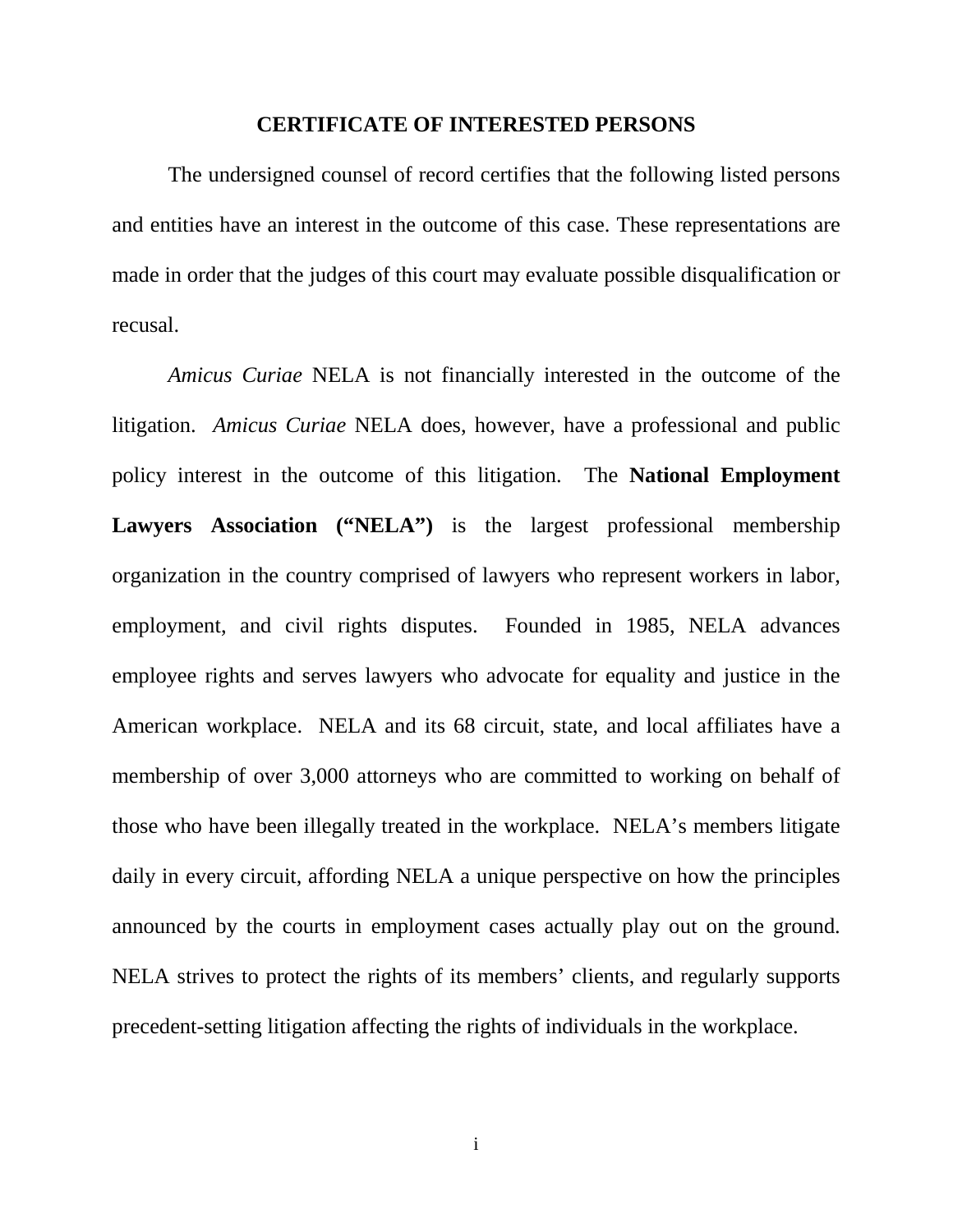\_/s/ *Richard J. Burch*\_\_\_\_\_\_\_\_\_\_\_

Richard J. Burch 8 Greenway Plaza Suite 1500 Houston, TX 77046 Telephone: (713) 877-8788 Fax: (713) 877-8065 Email: rburch@brucknerburch.com

# **NATIONAL EMPLOYMENT LAWYERS ASSOCIATION**

Matthew C. Koski 417 Montgomery Street, 4<sup>th</sup> Floor San Francisco, CA 94104 Telephone: (415) 296-7629 Fax: (866) 593-7521 Email: mkoski@employeerightsadvocacy.org

## **NICHOLS KASTER, LLP**

Matthew C. Helland One Embarcadero Center Suite 720 San Francisco, CA 94111 Telephone: (415) 277-7235 Fax: (415) 277-7238 Email: helland@nka.com

## **LEE & BRAZIEL, LLP**

J. Derek Braziel 1801 North Lamar Street Dallas, TX 75202 Telephone: (866) 949-1400 Fax: (214) 749-1010 Email: jdbrziel@l-b-law.com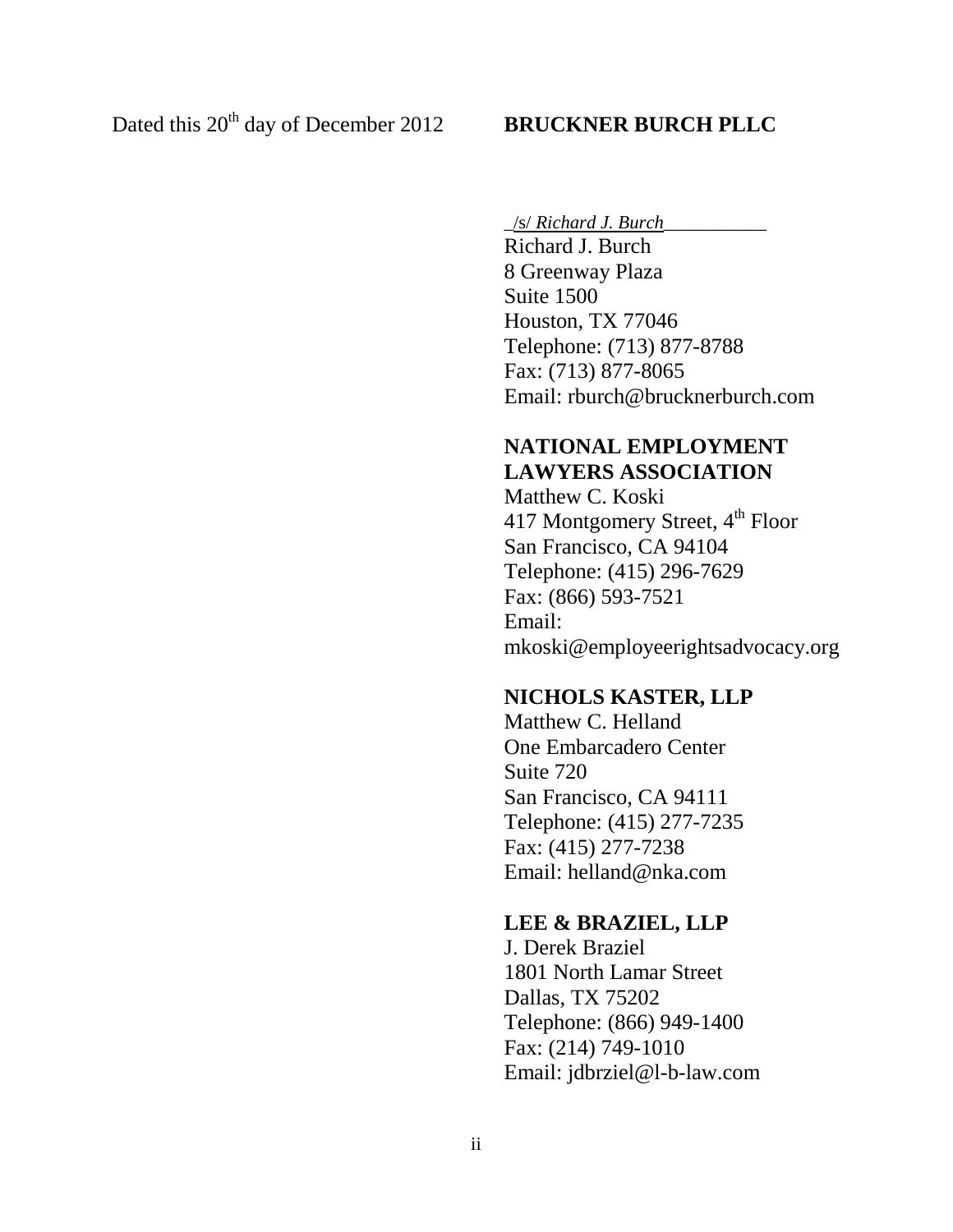# **NICHOLS KASTER, PLLP**

Timothy C. Selander Adam W. Hansen 4600 IDS Center 80 South  $8<sup>th</sup>$  Street Minneapolis, MN 55402 Telephone: (612) 256-3200 Fax: (612) 215-6870 Email: selander@nka.com ahansen@nka.com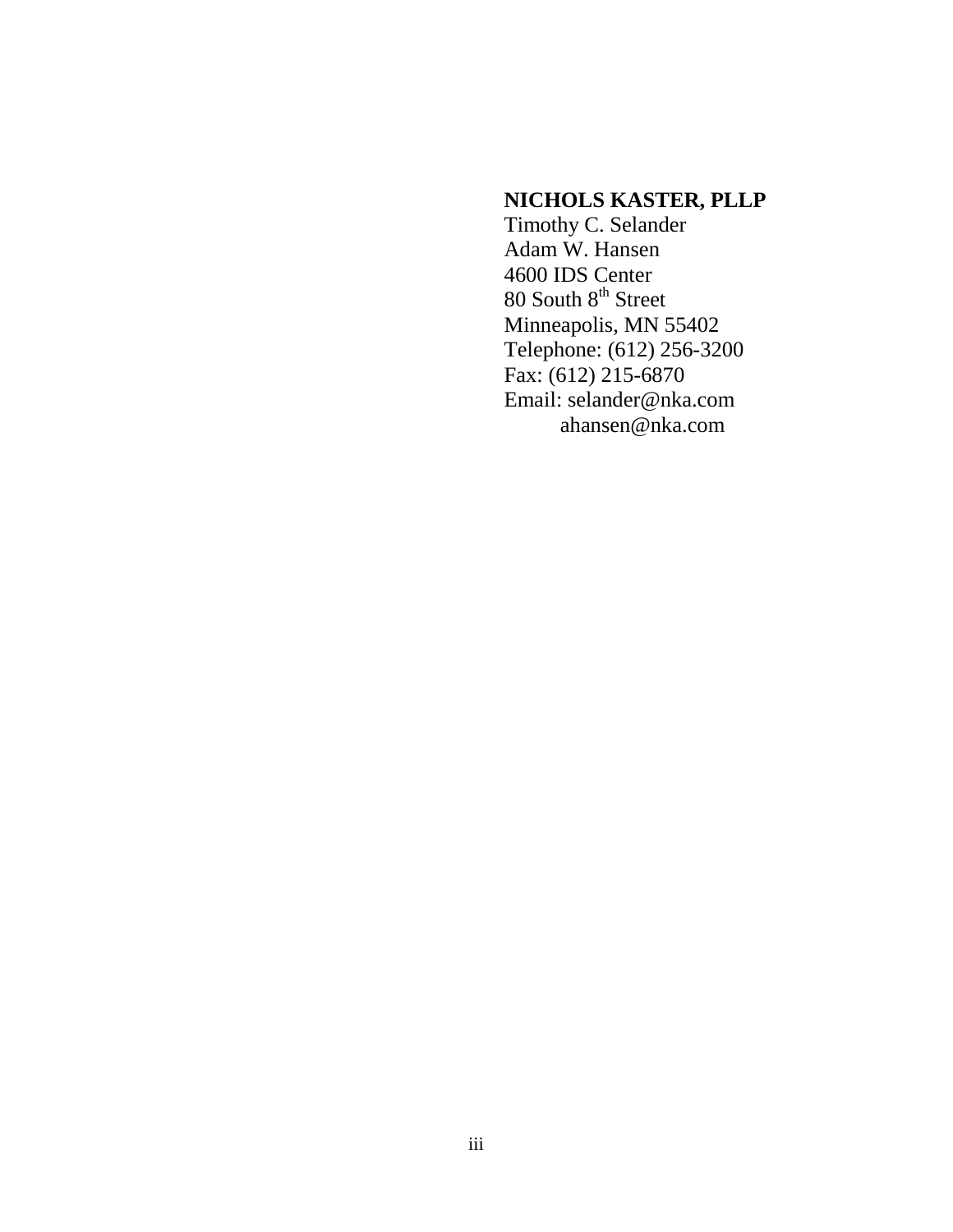# **TABLE OF CONTENTS**

| $\mathbf{I}$ . | The History And Purpose Of The FLSA Demonstrates That It Is A Remedial   |  |  |  |  |  |
|----------------|--------------------------------------------------------------------------|--|--|--|--|--|
| II.            |                                                                          |  |  |  |  |  |
| III.           | The FLSA's First Stage Process Is Vital To Providing Notice To Workers   |  |  |  |  |  |
|                | IV. Private Enforcement Of The FLSA Is Unrealistic Without The Two-Stage |  |  |  |  |  |
|                |                                                                          |  |  |  |  |  |
|                |                                                                          |  |  |  |  |  |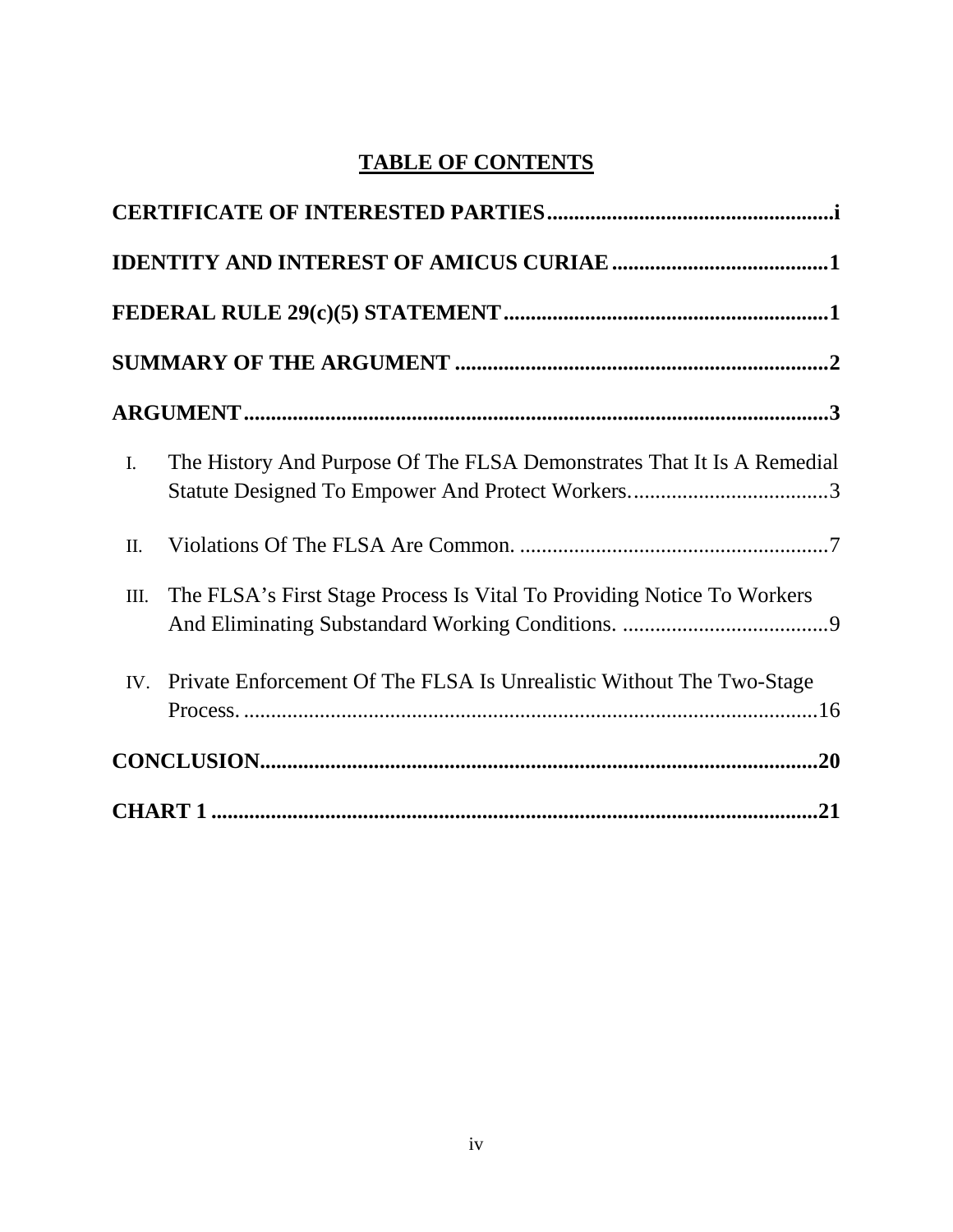# **TABLE OF AUTHORITIES**

# **CASES**

| Amalgamated Workers Union of Virgin Islands v. Hess Oil Virgin Islands Corp., |
|-------------------------------------------------------------------------------|
| Am. Pipe & Const. Co. v. Utah,                                                |
| Barrentine v. Arkansas–Best Freight Sys., Inc.,                               |
| Bonilla v. Las Vegas Cigar Co.,                                               |
| Brennan v. Qwest Commc'ns Int'l, Inc.,                                        |
| Brooklyn Sav. Bank v. O'Neil,                                                 |
| Comer v. Wal-Mart Stores, Inc.,                                               |
| Crawford v. Metro. Gov't of Nashville & Davidson County, Tenn.,               |
| D.A. Schulte, Inc., v. Gangi,                                                 |
| Donovan v. Brown Equip. & Serv. Tools, Inc.,                                  |
| England v. New Century Fin. Corp.,                                            |
| Gee v. Suntrust Mortg., Inc.,                                                 |
| Headwaters Inc. v. U.S. Forest Service,                                       |
| Hoffmann-La Roche, Inc. v. Sperling,                                          |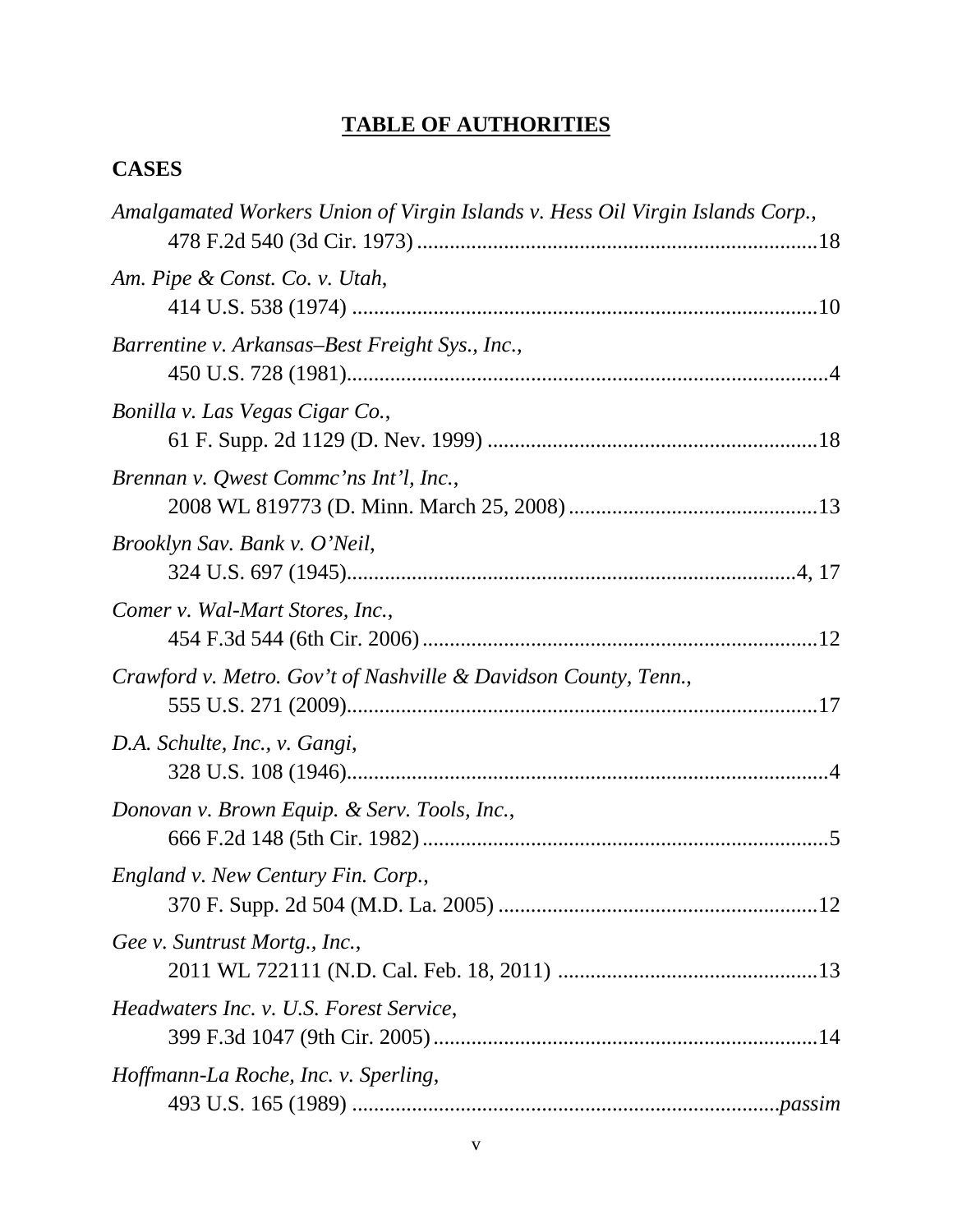| Jewell Ridge Coal Corp. v. Local 6167, United Mine Workers, |
|-------------------------------------------------------------|
| Kaluom v. Stolt Offshore, Inc.,                             |
| LaChapelle v. Owens-Illinois, Inc.,                         |
| LaFleur v. Dollar Tree Stores, Inc.,                        |
| Lima v. Int'l Catastrophe Solutions, Inc.,                  |
| Lynch v. United Services Auto. Ass'n,                       |
| Mangiafico v. Blumenthal,                                   |
| Mitchell v. Robert DeMario Jewelry, Inc.,                   |
| Morgan v. Family Dollar Stores, Inc.,                       |
| Myers v. Hertz Corp.,                                       |
| Nehmelman v. Penn Nat'l Gaming, Inc.,                       |
| Oliver v. Aegis Communications, Inc.,                       |
| Overnight Motor Co. v. Missel,                              |
| Parker v. Nutrisystem, Inc.,                                |
| Pedigo v. 3003 S. Lamar, LLP,                               |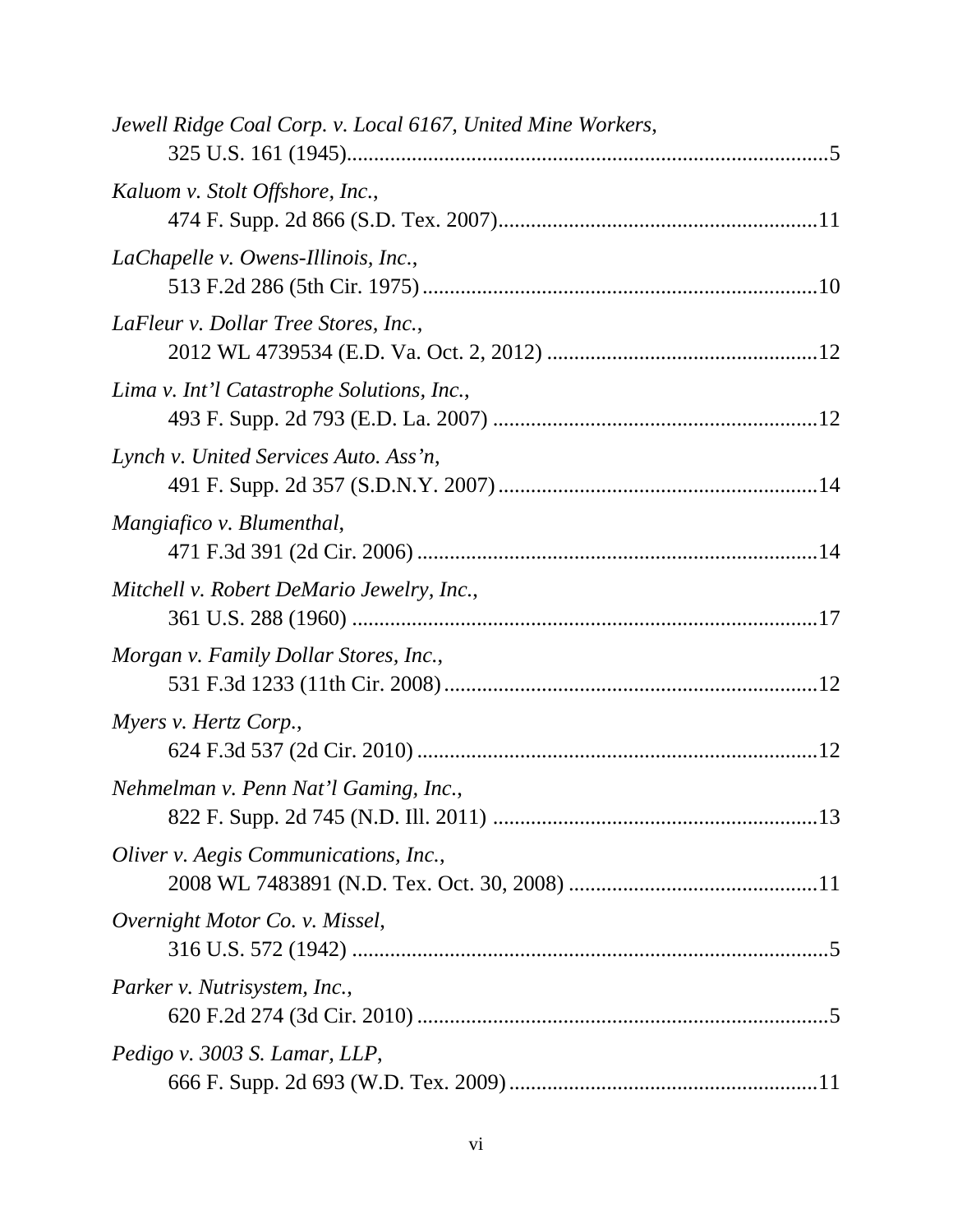| Prescott v. Prudential Ins. Co.,                        |
|---------------------------------------------------------|
| Sandoz v. Cingular Wireless LLC,                        |
| Skirchak v. Dynamics Research Corp.,                    |
| Smith v. Lowe's Cos., Inc.,                             |
| Sperling v. Hoffmann-La Roche, Inc.,                    |
| Sperling v. Hoffmann-La Roche, Inc.,                    |
|                                                         |
| Strickland v. Hattiesburg Cycles, Inc.,                 |
| Symczyk v. Genesis HealthCare Corp.,                    |
| Taylor v. Pittsburgh Mercy Health Sys., Inc.,           |
| Tennessee Coal, Iron & R. Co. v. Muscoda Local No. 123, |
| Thiessen v. Gen. Elec. Capital Corp.,                   |
| Tice v. AOC Senior Home Health Corp.,                   |
| Tony & Susan Alamo Found. v. Sec'y of Labor,            |
| Treme v. HKA Enterprises, Inc.,                         |
| United States v. Berrojo,                               |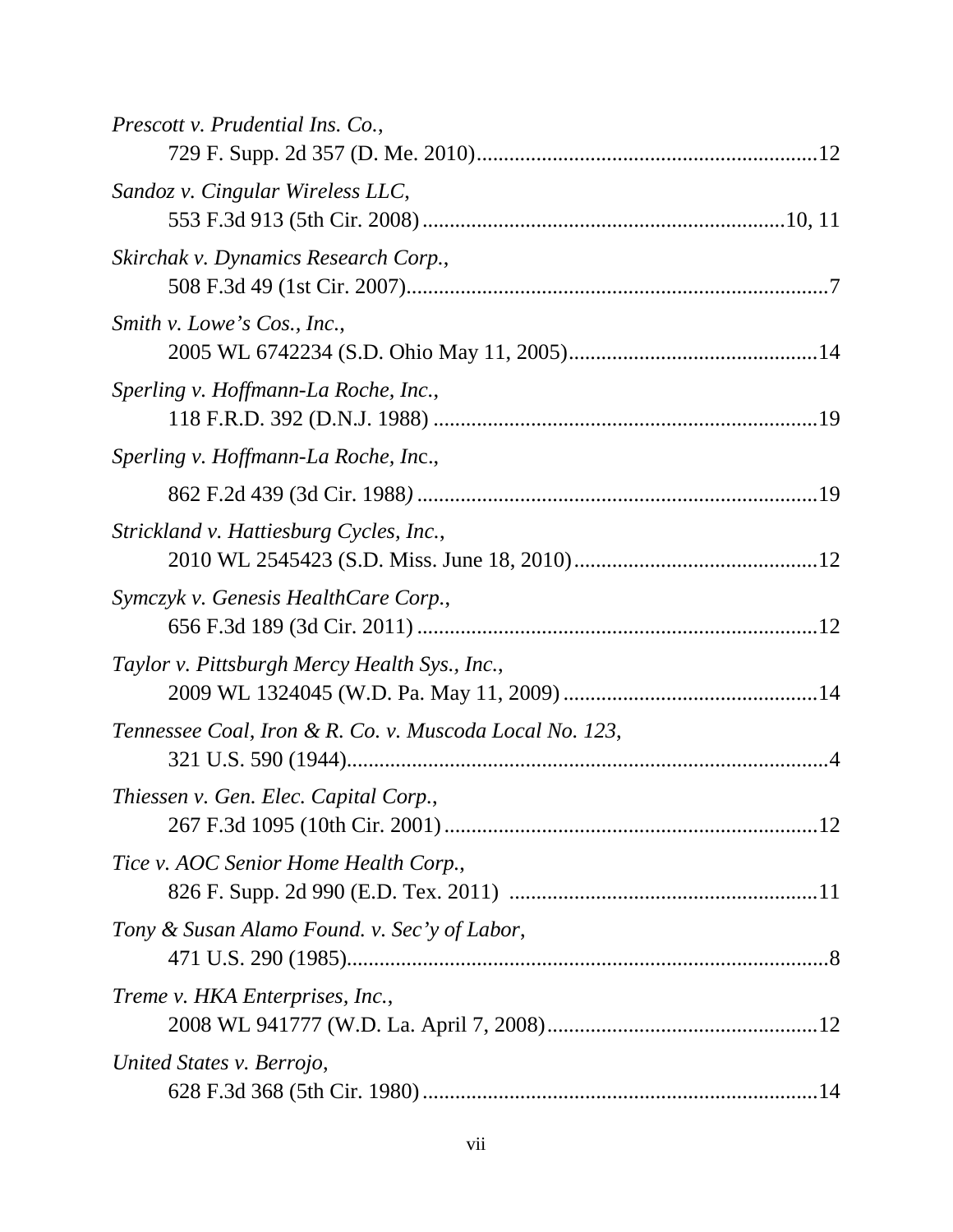| Walling v. Helmerich & Payne,             |  |
|-------------------------------------------|--|
|                                           |  |
| Woods v. RHA/Tennessee Group Homes, Inc., |  |
|                                           |  |

# **STATUTES, REGULATIONS, AND RULES**

# **OTHER AUTHORITIES**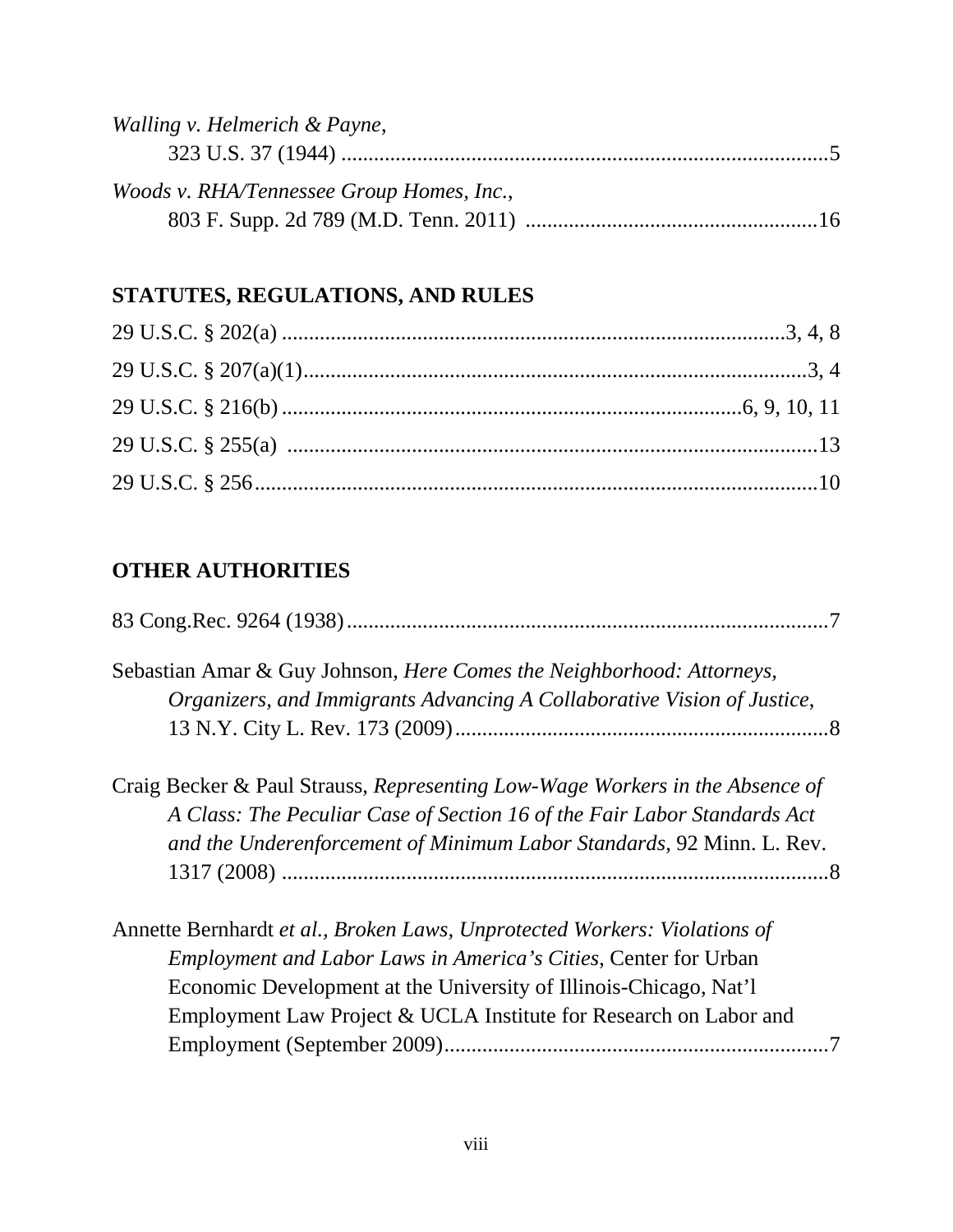| Andrew C. Brunsden, Hybrid Class Actions, Dual Certification, and Wage Law |
|----------------------------------------------------------------------------|
| Enforcement in the Federal Courts, 29 BERKELEY J. EMP. & LAB. L. 269       |
|                                                                            |
|                                                                            |
| Alba Conte & Herbert Newberg, Newberg on Class Actions, § 24.61 (4th Ed.   |
|                                                                            |
|                                                                            |
| Susan Miloser, Picking Pockets for Profit: Wage Theft and the Fair Labor   |
| Standards Act, WASH. & LEE SCH. L. CAPSTONE PAPER                          |
|                                                                            |
|                                                                            |
| David Weil & Amanda Pyles, Why Complain? Complaints, Compliance,           |
| and the Problem of Enforcement in the U.S. Workplace, 27 COMP. LAB. L. &   |
|                                                                            |
| The Low-Wage Recovery and Growing Inequality, Nat'l Employment Law Project |
| (August 2012), available at http://www.nelp.org/page/-                     |
| /Job_Creation/LowWageRecovery2012.pdf?nocdn=1 (last visited December       |
|                                                                            |
| Winning Wage Justice: A Summary of Research on Wage and Hour Violations in |
| the United States, Nat'l Employment Law Project (January 2012)7            |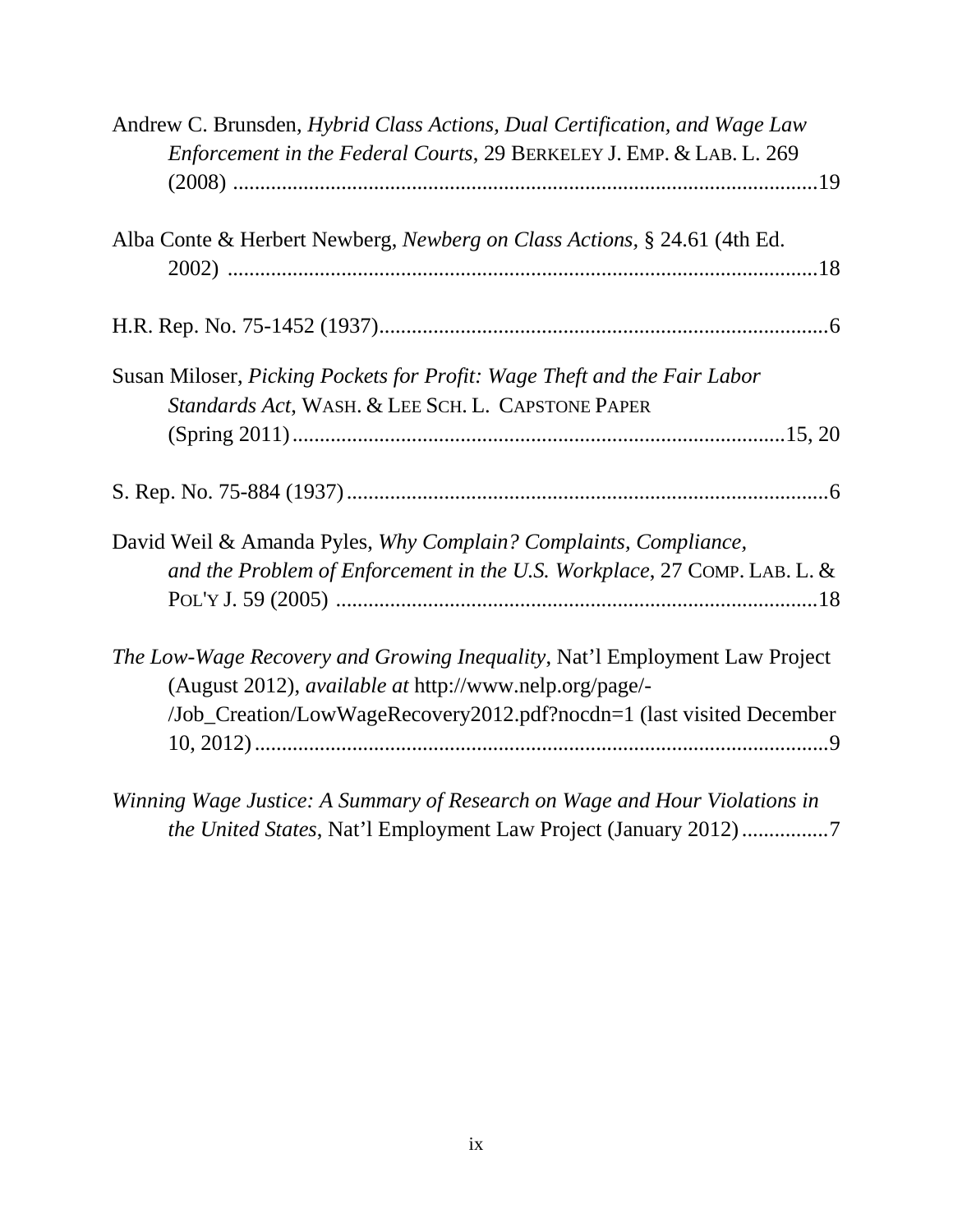#### **IDENTITY AND INTEREST OF AMICUS CURIAE**

*Amicus Curiae* NELA is an organization of lawyers dedicated to representing employees who often cannot safeguard their fundamental labor protections in the workplace without collective actions. They advocate on behalf of some of the most vulnerable and exploited low-wage and immigrant worker populations—for example, in the building maintenance, car wash, construction, landscaping, food processing, food service, hospitality, light manufacturing, warehousing and shipping, child care and nursing home industries—all across this country. While the workers represented by NELA member attorneys continue to confront widespread poor working conditions, as well as retaliation for asserting their rights, they lack the financial and legal resources necessary to enforce their rights through individual lawsuits. For them, meaningful enforcement of broad, remedial statutes such as the FLSA, which is intended to protect workers, depends upon the availability of collective actions.

No party opposes the filing of this *amicus* brief.

### **FEDERAL RULE 29(c)(5) STATEMENT**

(A) No party's counsel authored this brief in whole or in part;

(B) No party or party's counsel contributed money that was intended to fund preparing or submitting the brief; and

(C) No person, other than *amicus curiae*, its members, or its counsel,

1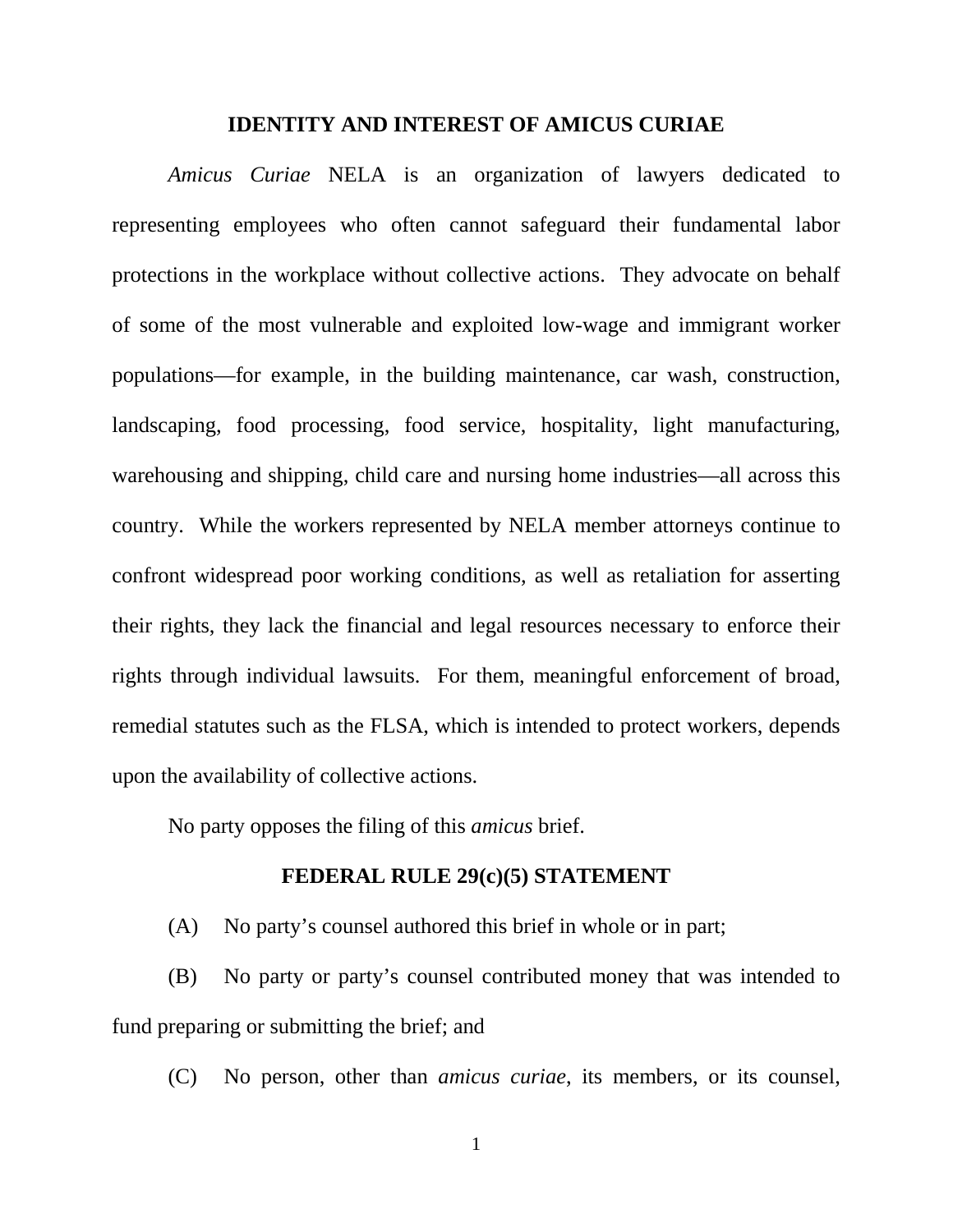contributed money that was intended to fund preparing or submitting the brief.

### **SUMMARY OF THE ARGUMENT**

The Fair Labor Standards Act of 1938 (FLSA) plays a vital role in our nation's economy by both protecting the rights of workers and ensuring that employment will be spread evenly amongst those who seek work. The Supreme Court has long recognized that the FLSA is a remedial statute which is meant to protect workers. Seventy-five years after its passage, however, violations of the FLSA are still shockingly common. Continued enforcement of the FLSA is vital for the protection of workers and stimulation of the economy.

One of the key FLSA enforcement mechanisms is the two-stage notice and joinder process at issue in this petition. This two-stage process, which is almost uniformly applied by district courts in every circuit, arose from the Supreme Court's edict that district courts "oversee the joinder of additional parties [in collective actions] to assure that the task is accomplished in an efficient and proper way." *Hoffmann-La Roche, Inc. v. Sperling*, 493 U.S. 165, 170-71 (1989). The Supreme Court recognized that the benefits of a collective action (to both the parties and the court) "depend on employees receiving accurate and timely notice concerning the pendency of the collective action, so that they can make informed decisions about whether to participate." *Id.* The two-stage process is critical to FLSA enforcement because it provides notice to employees who might otherwise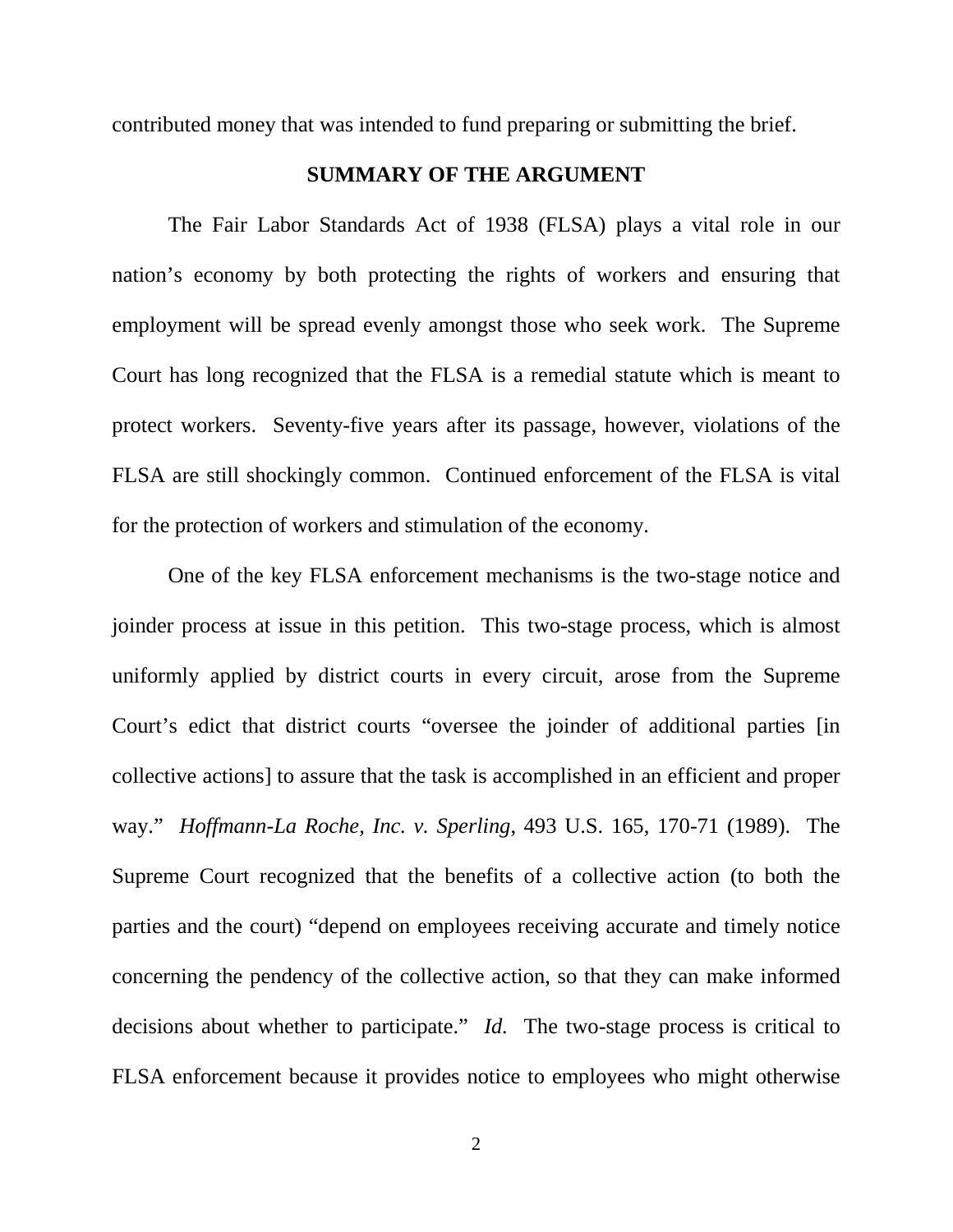lose their claims due to the running statute of limitations. Eliminating the twostage process will provide unscrupulous employers with a financial incentive to violate their employees' fundamental statutory rights.

The unequal bargaining power between employers and employees and the fear of retaliation are powerful deterrents to individual enforcement of employee rights. Adequate FLSA enforcement depends on the statutory right to proceed collectively. The right to proceed collectively, in turn, depends on timely notice of the right to join an FLSA collective action. District courts throughout the country have dutifully responded to the Supreme Court's directive to issue notice when appropriate and manage the joinder of claims in an FLSA collective action by implementing the two-stage notice and joinder process. Continued effective enforcement depends on continued use of this process.

### **ARGUMENT**

## **I. The History And Purpose Of The FLSA Demonstrates That It Is A Remedial Statute Designed To Empower And Protect Workers.**

Congress enacted the FLSA as a remedial statute designed to correct "labor conditions detrimental to the maintenance of the minimum standard of living necessary for health, efficiency, and general well-being of workers . . . ." 29 U.S.C. § 202(a). The FLSA establishes a uniform minimum hourly wage (29 U.S.C. § 206(a)(1), currently \$7.25) and a standard forty-hour workweek with premium pay for additional "overtime" hours worked  $(29 \text{ U.S.C. } § 207(a)(1))$ . The FLSA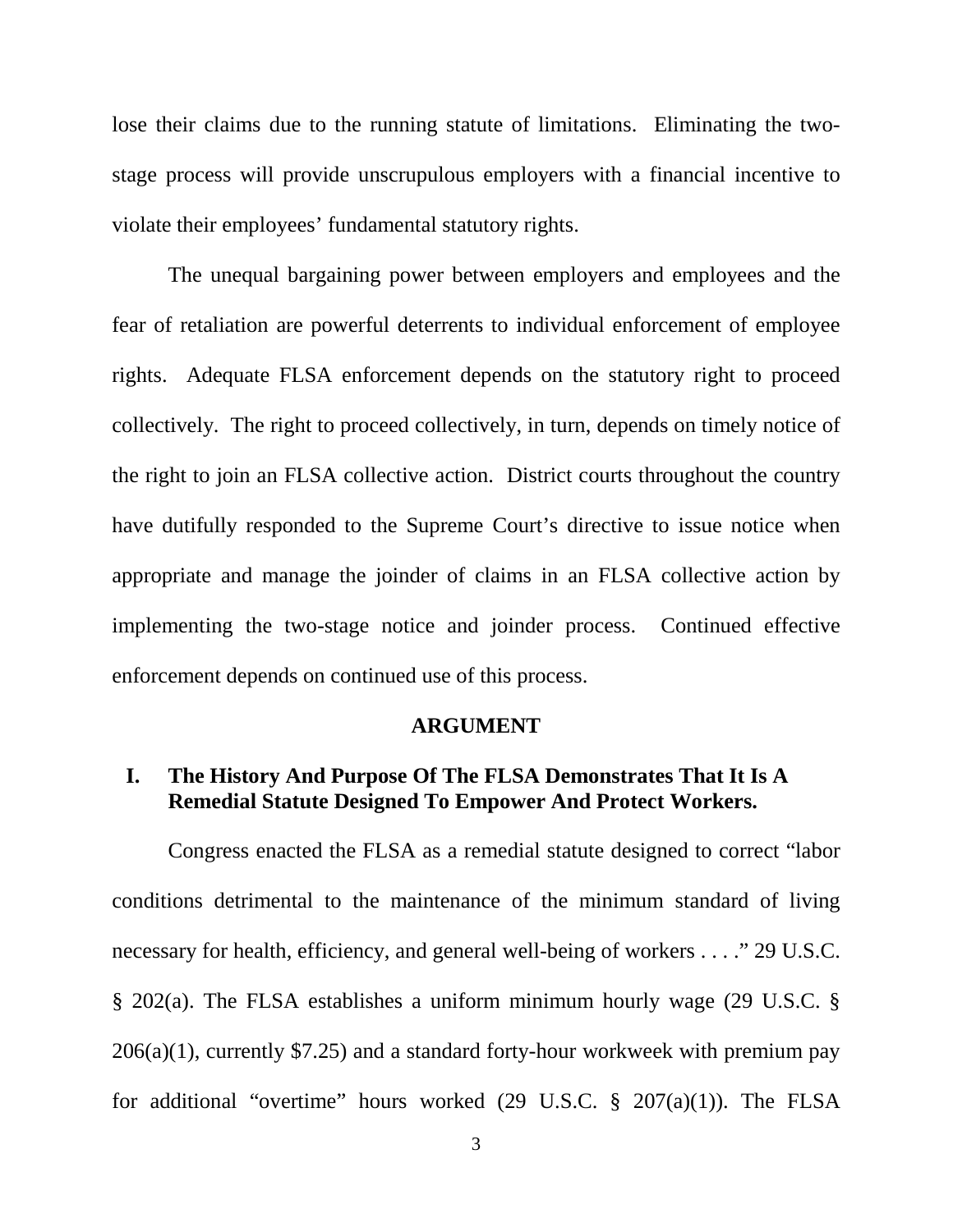requires employers to pay its employees one-and-one-half times their "regular rate" for each hour worked in excess of forty hours per week. 29 U.S.C. §  $207(a)(1)$ .

The FLSA was enacted in 1938 in the midst of the Great Depression to protect vulnerable workers and enable them to secure a fair wage or negotiate reasonable work hours with their employers, freeing vulnerable employees from substandard wages and oppressive working hours. *See Barrentine v. Arkansas–Best Freight Sys., Inc.*, 450 U.S. 728, 739 (1981) (*citing* 29 U.S.C. § 202(a)). The United States Supreme Court has recognized that Congress enacted the statute in order "to aid the unprotected, unorganized and lowest paid of the nation's working population; that is, those employees who lacked sufficient bargaining power to secure for themselves a minimum subsistence wage." *Brooklyn Sav. Bank v. O'Neil*, 324 U.S. 697, 707 n.18 (1945); *see also D.A. Schulte, Inc., v. Gangi*, 328 U.S. 108, 116 (1946) (stating that the purpose of the Act was "to secure for the lowest paid segment of the nation's workers a subsistence wage"). The Court has described the law as "remedial and humanitarian in purpose" because it deals not with "mere chattels or articles of trade but with the rights of those who toil, of those who sacrifice a full measure of their freedom and talents to the use and profit of others." *Tennessee Coal, Iron & R. Co. v. Muscoda Local No. 123*, 321 U.S. 590, 597 (1944).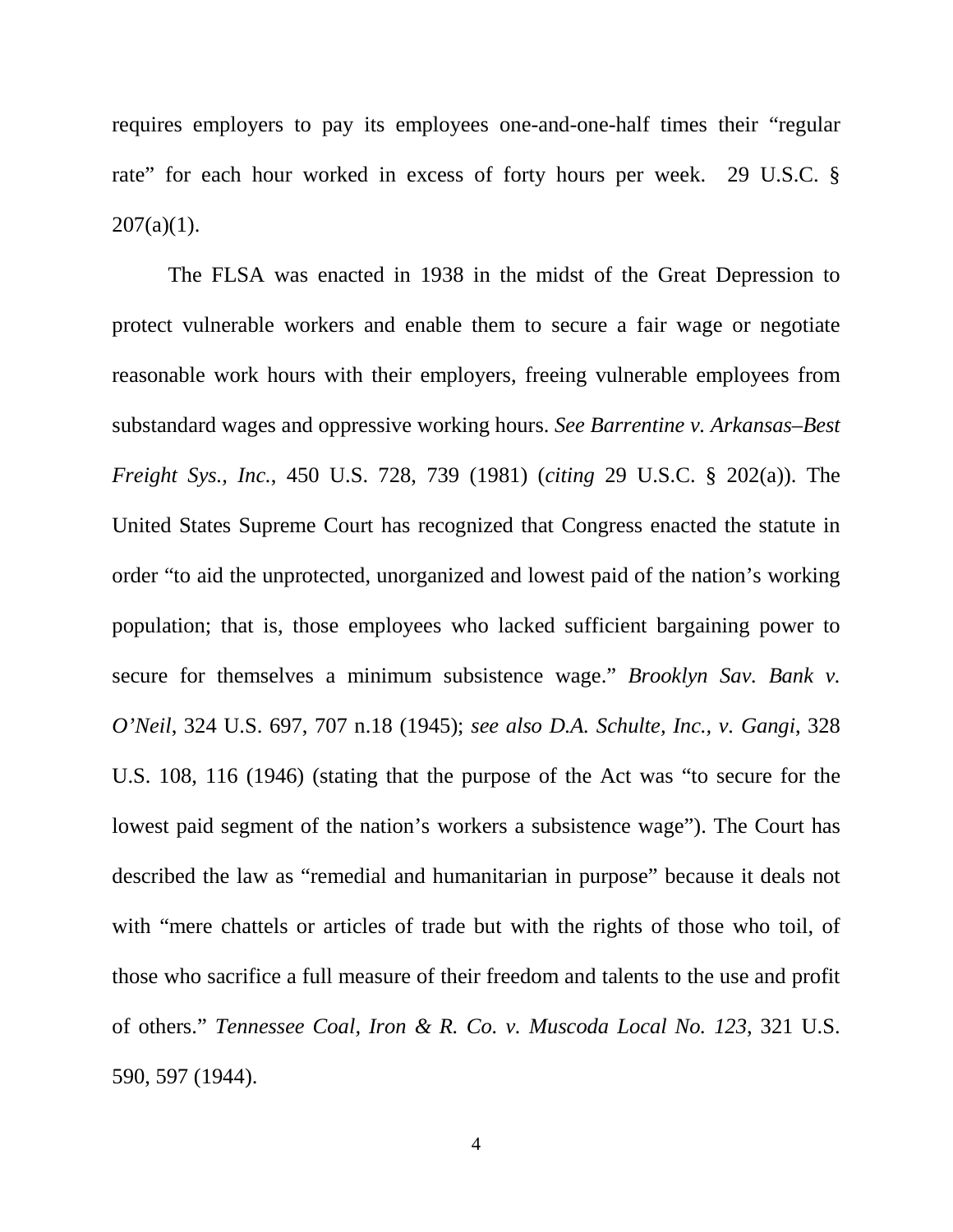In addition to securing wages for individual workers themselves, the FLSA is meant to benefit the economy as a whole. The Supreme Court has long recognized two additional congressional goals critically furthered by the FLSA: "(1) to spread employment by placing financial pressure on the employer," and "(2) to compensate employees for the burden of a workweek in excess of the hours fixed in the Act." *Walling v. Helmerich & Payne*, 323 U.S. 37, 40 (1944); *see also Jewell Ridge Coal Corp. v. Local 6167, United Mine Workers*, 325 U.S. 161, 167 (1945); *Donovan v. Brown Equip. & Serv. Tools, Inc.*, 666 F.2d 148, 152 (5th Cir. 1982); H.R. Rep. No. 75-1452 (1937); S. Rep. No. 75-884 (1937). As the Supreme Court has acknowledged, Congress enacted the FLSA to spur economic growth in response to the Great Depression by reducing unemployment: "[i]n a period of widespread unemployment and small profits, the economy inherent in avoiding extra pay was expected to have an appreciable effect in the distribution of available work." *Overnight Motor Co. v. Missel*, 316 U.S. 572, 578 (1942); *see also Parker v. Nutrisystem, Inc.*, 620 F.2d 274, 279 (3d Cir. 2010) (recognizing that a core purpose of the FLSA's enactment was "to spread available work among a larger number of workers and thereby reduce unemployment"). The FLSA's policy goal of reducing unemployment is vitally important today, when our economy is slowly recovering from the worst recession since the very Depression that spurred the enactment of the statute. Enforcement of the FLSA not only protects those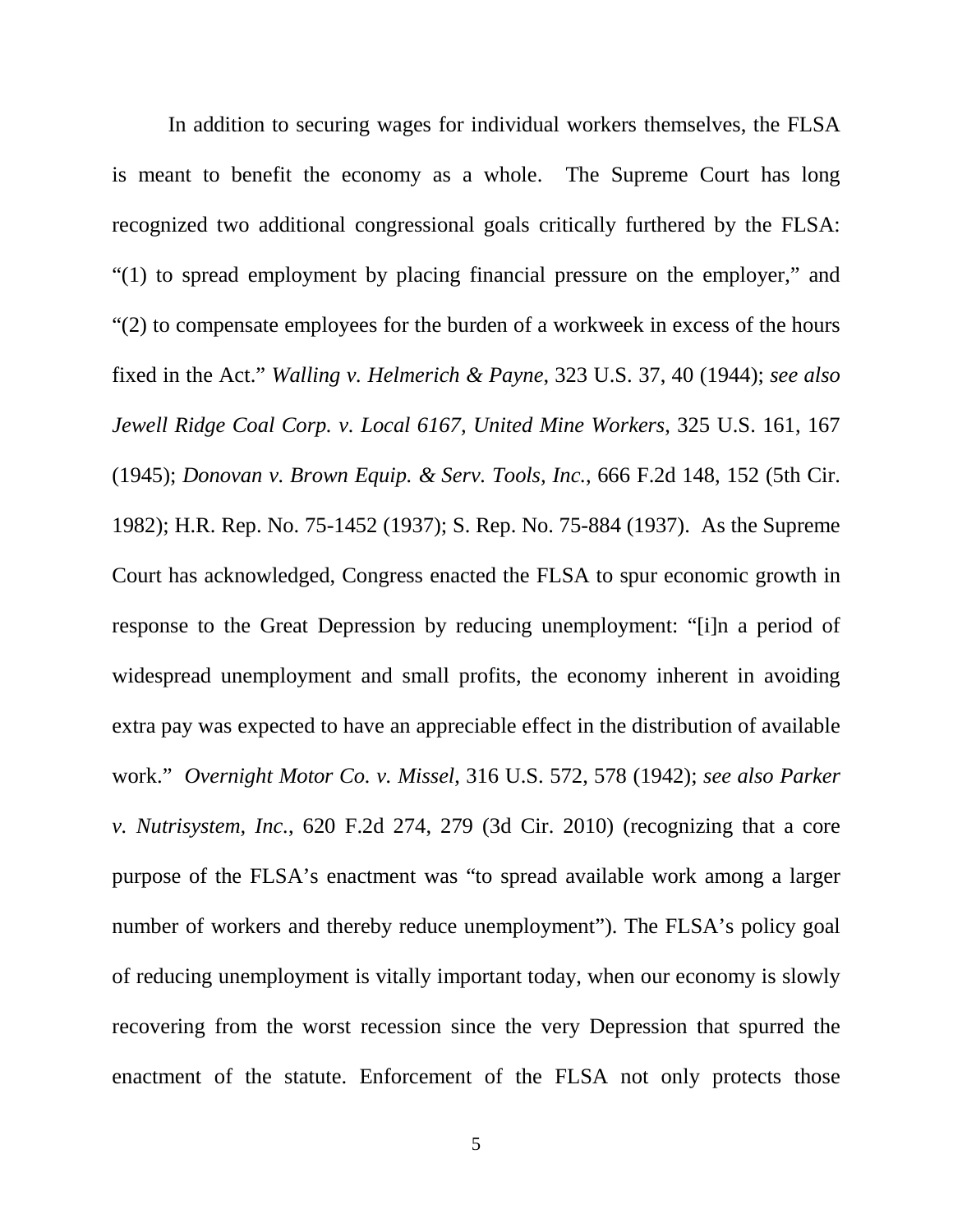employees who suffered illegal pay practices in the workplace, but also protects unemployed workers and families in the broader labor force, and the public at large.

Lawsuits brought under the FLSA to recover unpaid minimum and overtime wages may be brought "by any one or more employees for and in behalf of himself or themselves and other employees similarly situated." 29 U.S.C. § 216(b). "No employee shall be a party plaintiff to any such action unless he gives his consent in writing to become such a party and such consent is filed in the court in which such action is brought." *Id.*

As the Supreme Court has explained, the FLSA's collective action mechanism serves the dual purpose of lowering litigation costs for individual plaintiffs, and decreasing the burden on the courts through "efficient resolution in one proceeding of common issues of law and fact arising from the same alleged discriminatory activity." *Hoffmann-La Roche*, 493 U.S. at 170. "These benefits . . . depend on employees receiving accurate and timely notice concerning the pendency of the collective action, so that they can make informed decisions about whether to participate." *Id.* To ensure that these benefits are preserved, the district court "has a managerial responsibility to oversee the joinder of additional parties to assure that the task is accomplished in an efficient and proper way." *Id.* at 170-71.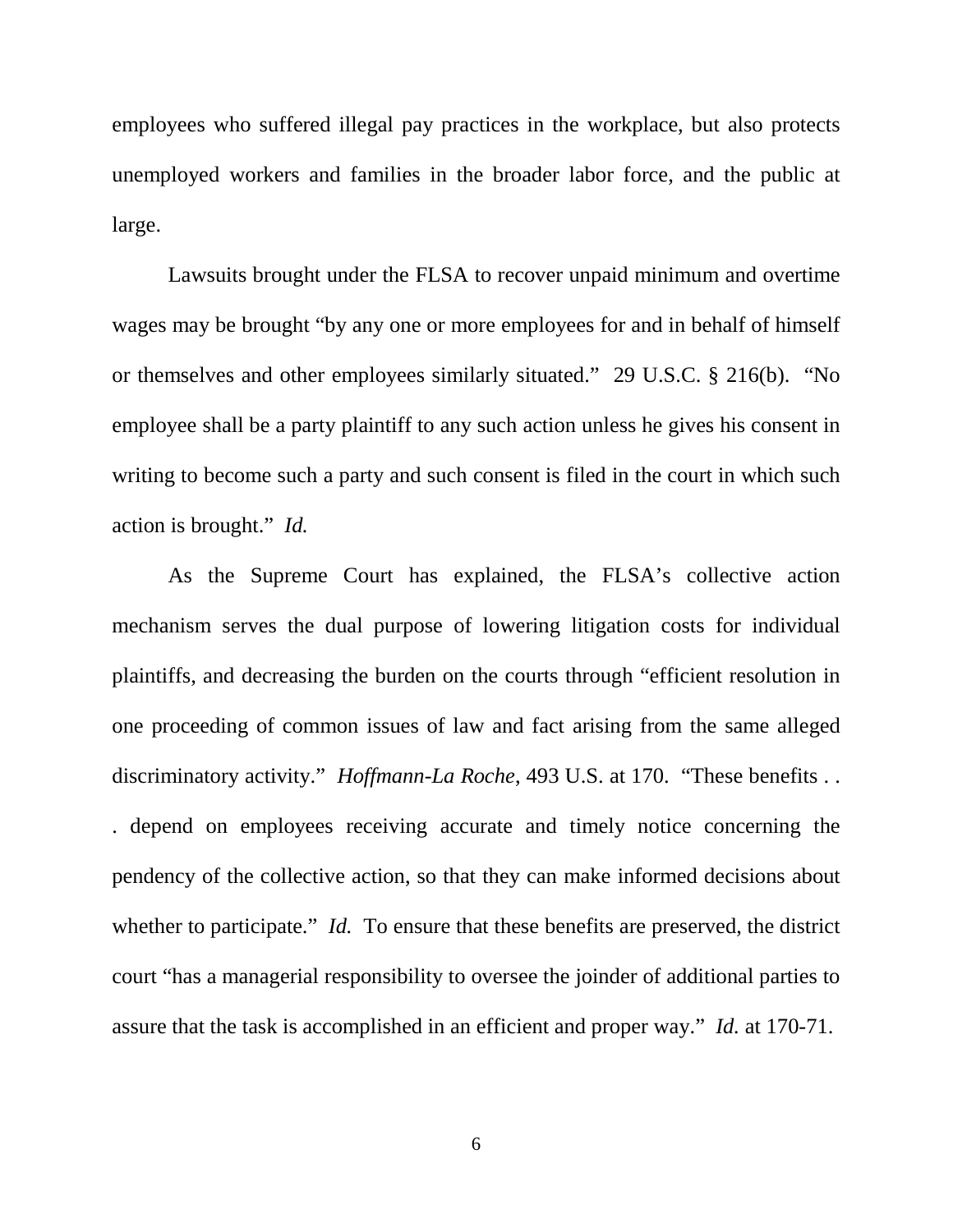Thus, the collective action provision is integral to the FLSA's comprehensive remedial scheme and is a statutory right in and of itself. *See Skirchak v. Dynamics Research Corp.*, 508 F.3d 49, 60 (1st Cir. 2007) (the FLSA "statutorily created [an] interest in [collective] actions"). Collective actions empower workers by putting "directly into the hands of the employees who are affected by violation the means and ability to assert and enforce their own rights[.]" 83 Cong.Rec. 9264 (1938) (statement of Rep. Keller).

#### **II. Violations Of The FLSA Are Common.**

Collective action enforcement remains essential because wage and hour violations are common, particularly in low-wage sectors of our economy. *See generally Winning Wage Justice: A Summary of Research on Wage and Hour Violations in the United States*, Nat'l Employment Law Project (January 2012) (compiling dozens of studies from across the country);<sup>[1](#page-17-0)</sup> Annette Bernhardt *et al.*, *Broken Laws, Unprotected Workers: Violations of Employment and Labor Laws in America's Cities*, Center for Urban Economic Development at the University of Illinois-Chicago, Nat'l Employment Law Project & UCLA Institute for Research on Labor and Employment (September [2](#page-17-1)009).<sup>2</sup> "Numerous investigations have documented shocking rates of noncompliance with the minimum standards

 $\overline{a}$ 

<span id="page-17-0"></span><sup>1</sup> *Available at* http://nelp.3cdn.net/509a6e8a1b8f2a64f0\_y2m6bhlf6.pdf (last visited Dec. 17, 2012).

<span id="page-17-1"></span><sup>2</sup> *Available at* http://www.nelp.org/page/-

<sup>/</sup>brokenlaws/BrokenLawsReport2009.pdf?nocdn=1 (last visited Dec. 17, 2012).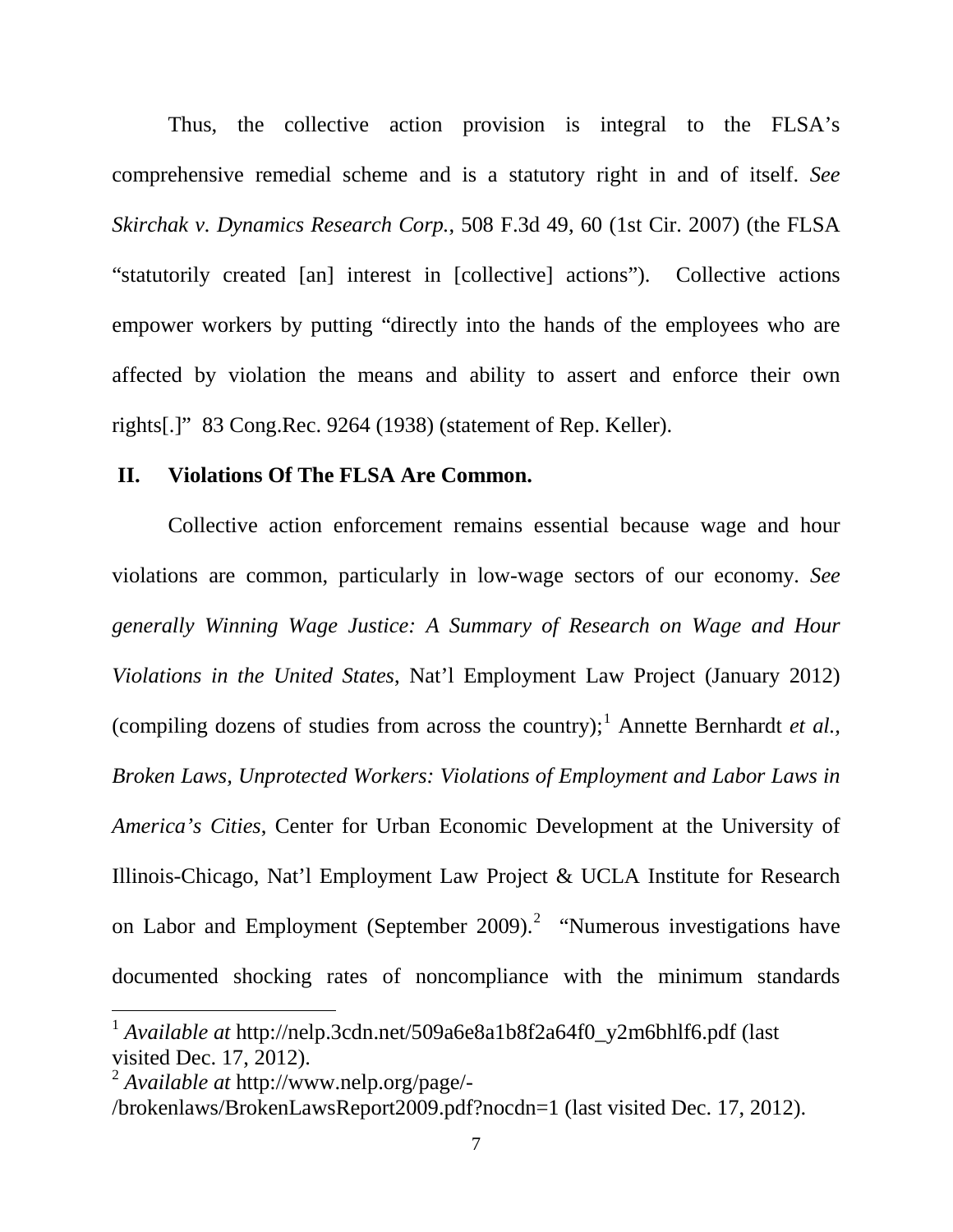established in the FLSA, particularly in low-wage industries such as the janitorial, food service, garment, and hospitality industries." Craig Becker & Paul Strauss, *Representing Low-Wage Workers in the Absence of A Class: The Peculiar Case of Section 16 of the Fair Labor Standards Act and the Underenforcement of Minimum Labor Standards*, 92 Minn. L. Rev. 1317, 1318 (2008). For example, the *Broken Laws* study surveyed "4,387 low-wage workers in Chicago, New York City, and Los Angeles, [and] found that nearly two-thirds of low-wage workers had not been paid their complete wages the previous week, and that on average these workers were losing \$2,634 annually to wage theft." Sebastian Amar & Guy Johnson, *Here Comes the Neighborhood: Attorneys, Organizers, and Immigrants Advancing A Collaborative Vision of Justice*, 13 N.Y. City L. Rev. 173 n.4 (2009).

FLSA violations persist in part because of the economic advantages gained by those who violate the Act. In passing the FLSA, Congress declared that companies engage in "an unfair method of competition in commerce" when they violate the statute. 29 U.S.C. § 202(a). As the United States Supreme Court has long recognized, failing to comply with the FLSA "would undoubtedly give petitioners and similar organizations an advantage over their competitors. It is exactly this kind of 'unfair method of competition' that the [FLSA] was intended to prevent." *Tony & Susan Alamo Found. v. Sec'y of Labor*, 471 U.S. 290, 299 (1985). Because the nation's recovery from the Great Recession of 2008-2010 has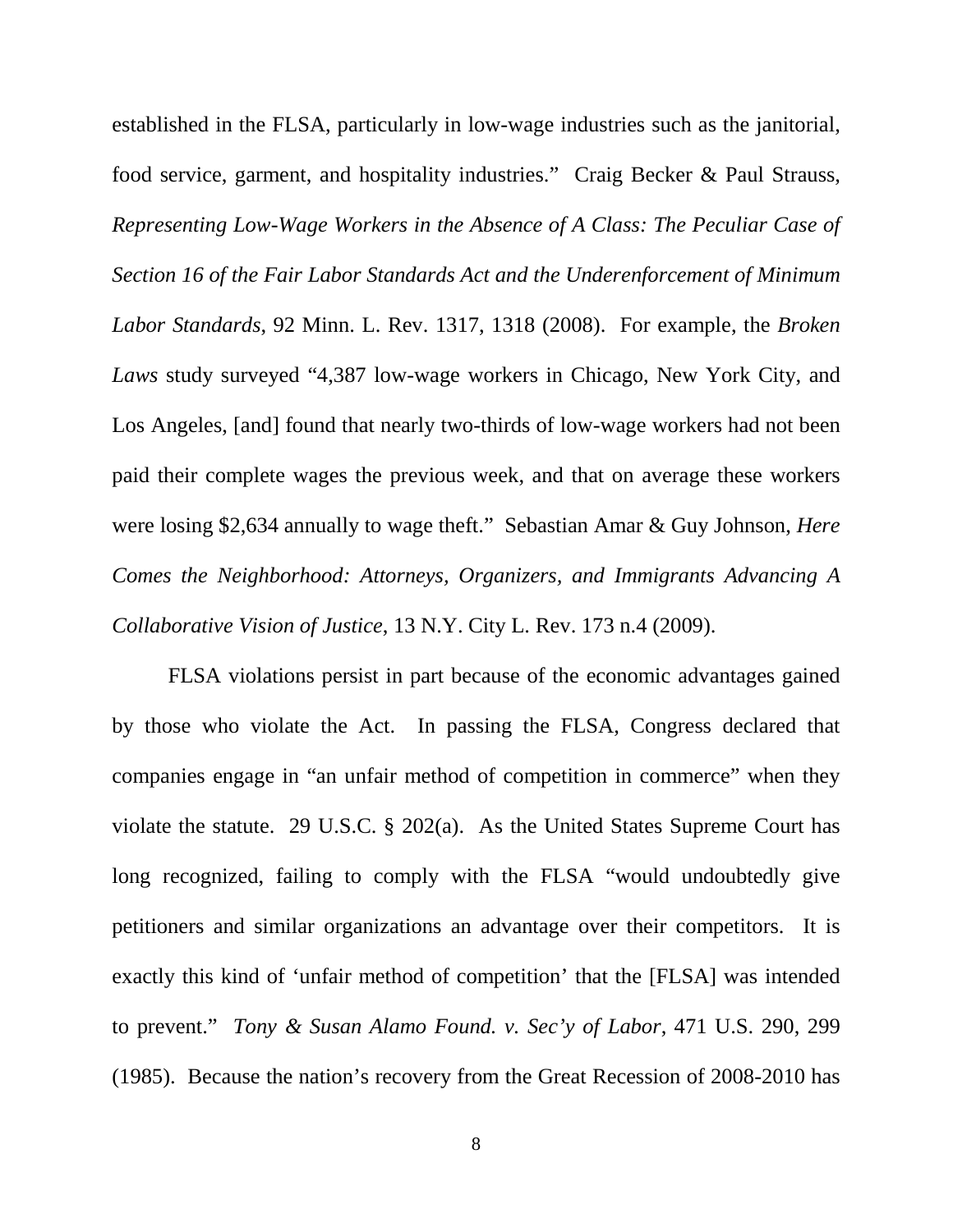been concentrated in lower-wage occupations, $3$  the proliferation of FLSA violations in low wage jobs has a greater cumulative effect on our nation's workforce and economy today than it did even three years ago. Effective enforcement is as important now as it was when Congress enacted the FLSA 74 years ago.

### **III. The FLSA's First Stage Process Is Vital To Providing Notice To Workers And Eliminating Substandard Working Conditions.**

Collective actions under Section 216(b) provide underrepresented workers a crucial mechanism for recovering their unpaid minimum and overtime wages. Plaintiffs are able to lower their individual costs, and judicial economy is served by resolving common issues arising out of the same allegedly unlawful conduct in a single proceeding. *Hoffmann-La Roche*, 493 U.S. at 170 (discussing the FLSA's collective action procedure as incorporated by the Age Discrimination in Employment Act). These benefits, however, "depend on employees receiving accurate and timely notice concerning the pendency of the collective action, so that they can make informed decisions about whether to participate." *Id.*

The timing of this notice is of the utmost importance in an FLSA collective action. As this Court recognized almost forty years ago, "[t]here is a fundamental,

<span id="page-19-0"></span><sup>3</sup> *The Low-Wage Recovery and Growing Inequality*, Nat'l Employment Law Project (August 2012), *available at* http://www.nelp.org/page/- /Job\_Creation/LowWageRecovery2012.pdf?nocdn=1 (last visited December 10, 2012).

 $\overline{a}$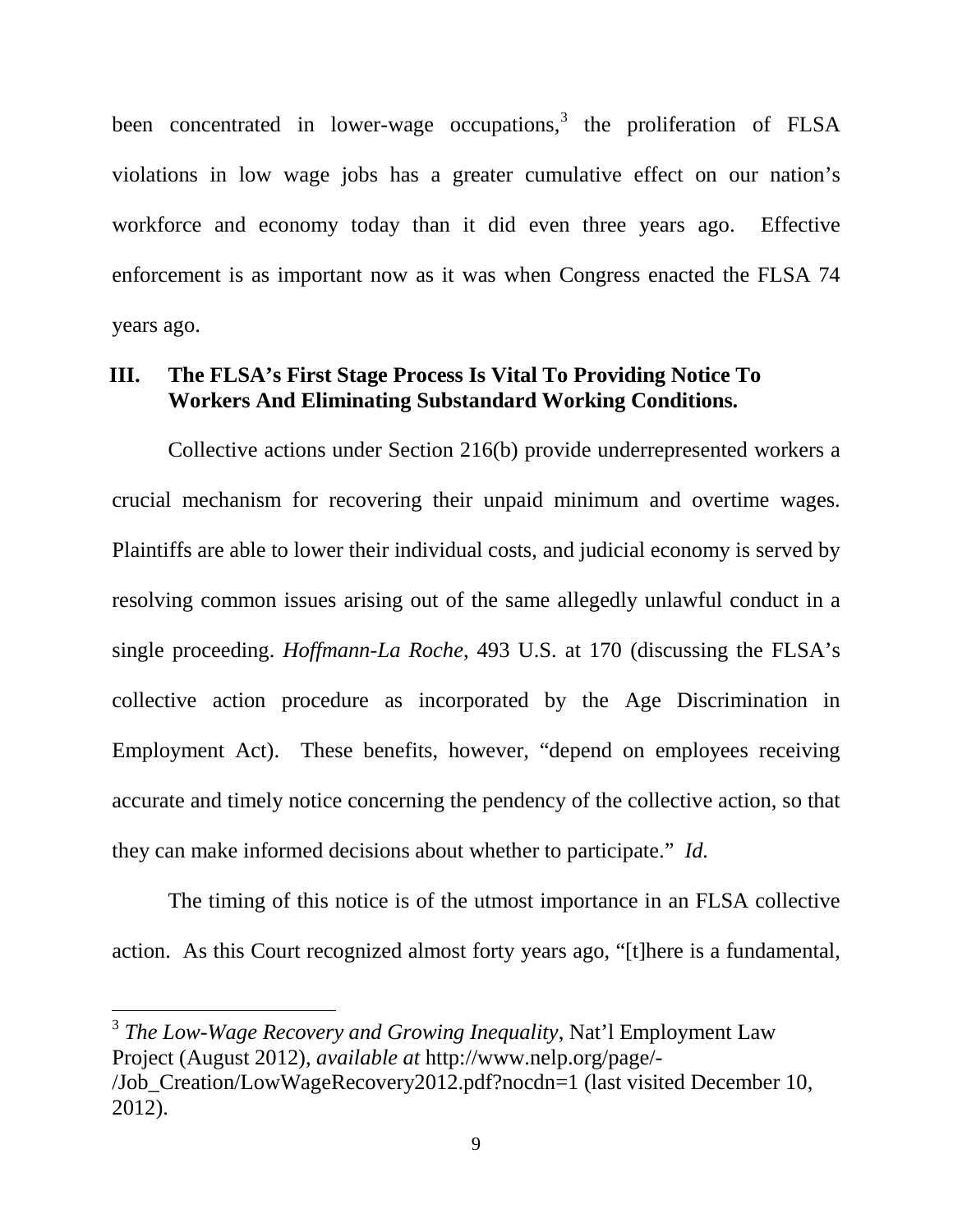irreconcilable difference between the class action described by Rule 23 and that provided for by FLSA [Section] 16(b)." *LaChapelle v. Owens-Illinois, Inc.*, 513 F.2d 286, 288 (5th Cir. 1975). Unlike a Rule 23 class action, in which the statute of limitations is tolled upon the filing of the action, the statute of limitations in an FLSA case keeps running for each individual employee until he or she files a consent form to join the case. *Compare Am. Pipe & Const. Co. v. Utah*, 414 U.S. 538, 551 (1974) (statute of limitations for entire putative class is tolled upon filing of Rule 23 class action complaint) *with* 29 U.S.C. § 256 (statute of limitations tolled upon filing of consent with court for plaintiffs not named in complaint); *see also Sandoz v. Cingular Wireless LLC*, 553 F.3d 913, 917 (5th Cir. 2008) (statute of limitations in FLSA case runs from date consent form is filed).

It is precisely because of the FLSA's opt-in requirement, and the running statute of limitations, that the United States Supreme Court vested district courts with the authority and discretion "to implement 29 U.S.C.  $\S$  216(b) . . . by facilitating notice to potential plaintiffs." *Hoffmann-La Roche*, 493 U.S. at 169. Indeed, the *Hoffmann-La Roche* case "illustrate[d] the propriety, if not the necessity, for court intervention in the notice process." *Id.* Accordingly, Congress's decision to allow ADEA and FLSA plaintiffs to proceed collectively "*must* grant the court the *requisite procedural authority* to manage the process of joining multiple parties . . . . It follows that . . . the court has a managerial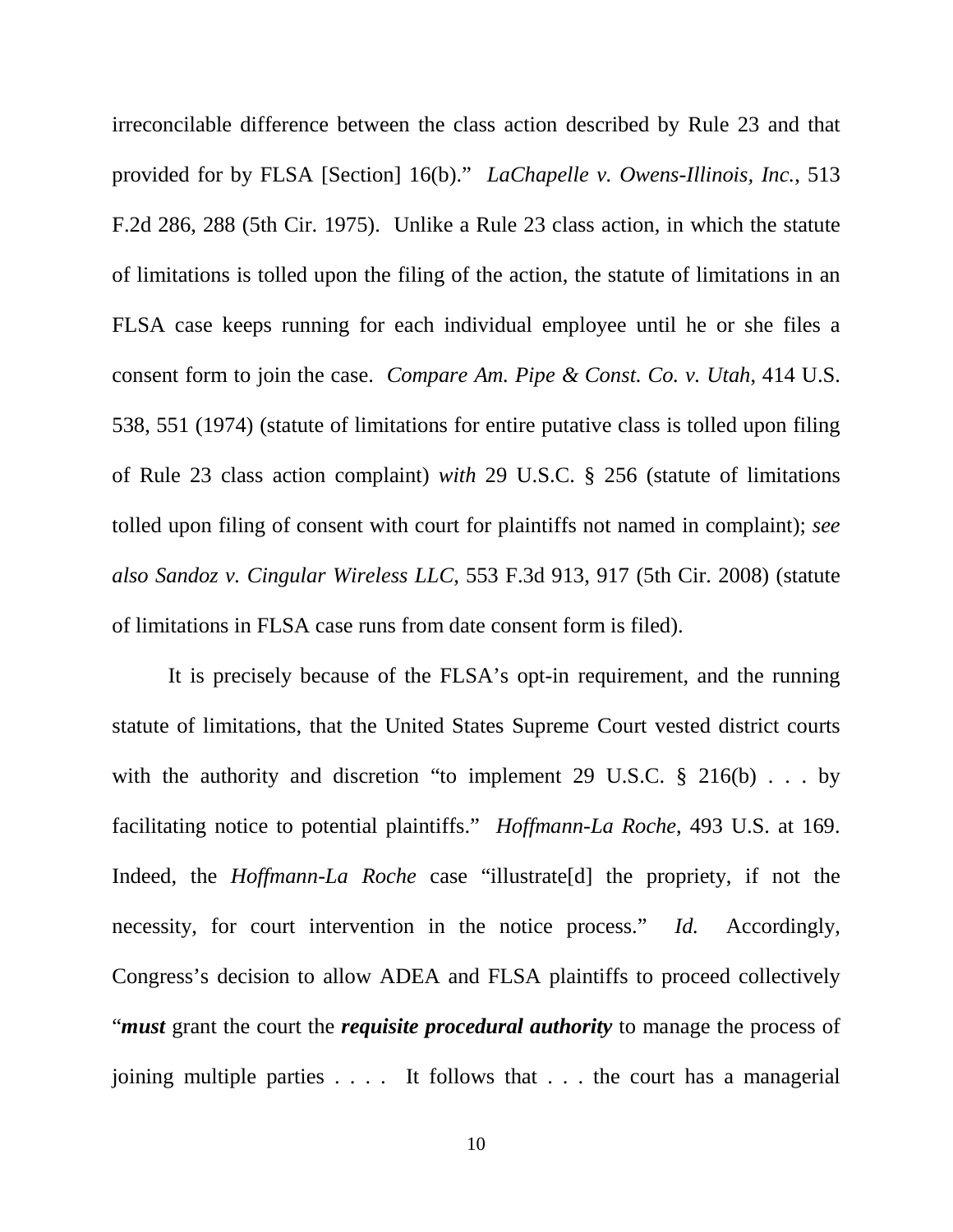responsibility to oversee the joinder of additional parties to assure that the task is accomplished in an efficient and proper way." *Id.* at 170-71 (emphasis added).<sup>[4](#page-21-0)</sup> The Supreme Court stated that effective FLSA enforcement (and case management) "depend(s) on employees receiving accurate and timely notice concerning the pendency of the collective action, so that they can make informed decisions about whether to participate." *Id.* at 170.

In the years since *Hoffmann-La Roche*, district courts in this circuit and around the country have reached an overwhelming consensus on the propriety and necessity of using a two-stage process for managing a collective action under 216(b). *See Sandoz*, 553 F.3d at 915 n.2 (recognizing that collective actions "typically proceed in two stages); *Oliver v. Aegis Communications, Inc.*, 2008 WL 7483891, at \*3 (N.D. Tex. Oct. 30, 2008) (noting that the two-stage process is the prevailing approach); *Tice v. AOC Senior Home Health Corp.*, 826 F. Supp. 2d 990, 994 (E.D. Tex. 2011) ("district courts have the discretionary power to conditionally certify collective actions and authorize notice to potential class members" and the two-stage process is the most frequently used); *Pedigo v.* 3003

 $\overline{a}$ 

<span id="page-21-0"></span><sup>&</sup>lt;sup>4</sup> The Supreme Court itemized the many benefits of court-supervised notice: "Court-authorized notice may counter the potential for misuse of the class device, avoids a multiplicity of duplicative suits, and sets reasonable cutoff dates to expedite the action's disposition. Moreover, by monitoring preparation and distribution of the notice, a court can ensure that the notice is timely, accurate, and informative, and can settle disputes about the notice's content before it is distributed." *Hoffmann-La Roche*, 493 U.S. at 166.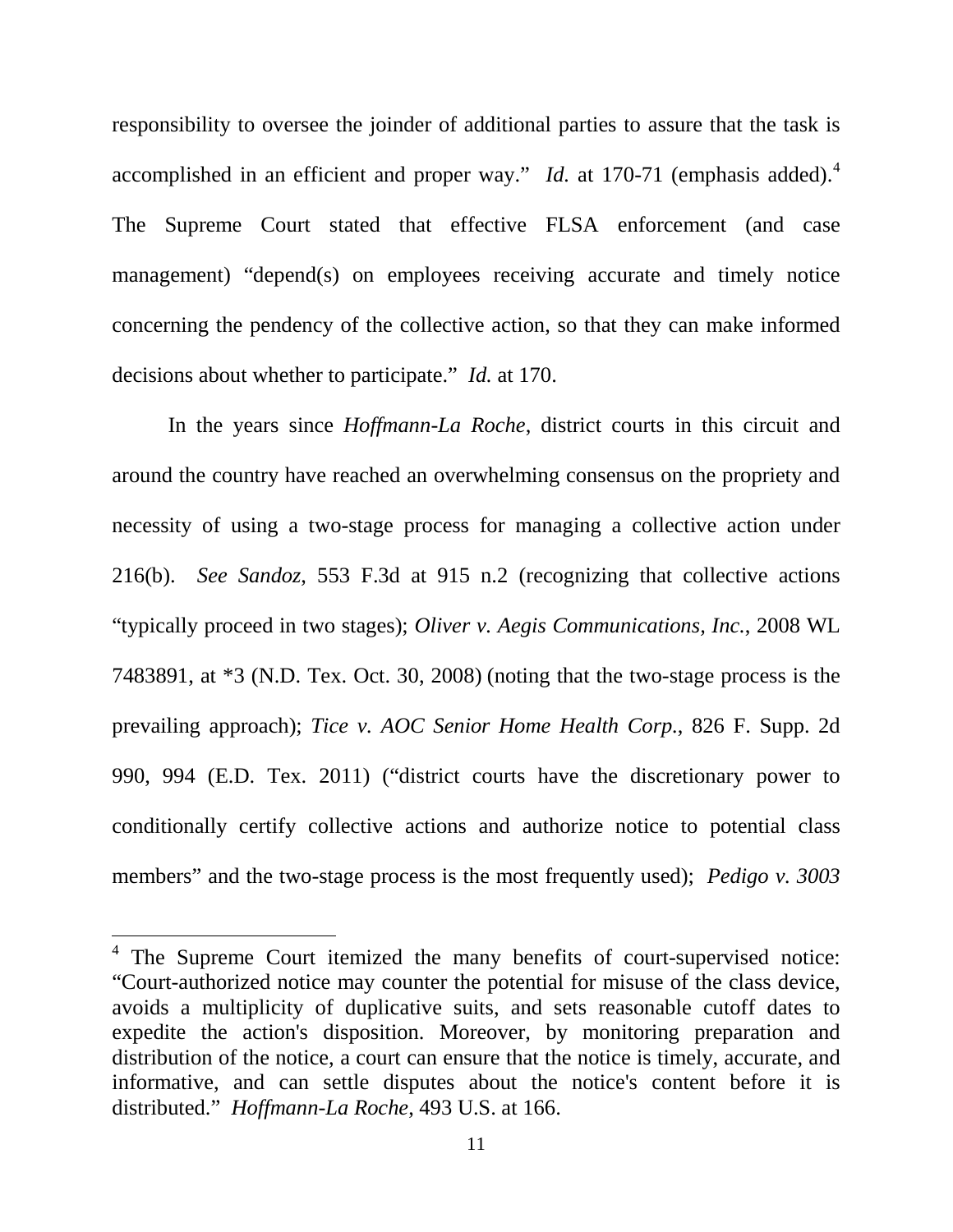*S. Lamar, LLP*, 666 F. Supp. 2d 693, 696-97 (W.D. Tex. 2009) (most federal courts use the two-stage process); *Kaluom v. Stolt Offshore, Inc.*, 474 F. Supp. 2d 866, 871 (S.D. Tex. 2007) (two-stage process is the "favored approach by courts in the Fifth Circuit"); *Strickland v. Hattiesburg Cycles, Inc.*, 2010 WL 2545423, \*1 (S.D. Miss. June 18, 2010) (majority of courts use the two-stage approach); *Treme v. HKA Enterprises, Inc.*, 2008 WL 941777 (W.D. La. April 7, 2008) (same); *Lima v. Int'l Catastrophe Solutions, Inc.*, 493 F. Supp. 2d 793, 797 (E.D. La. 2007) (same); *England v. New Century Fin. Corp.*, 370 F. Supp. 2d 504, 509 (M.D. La. 2005) (two-stage process has been "embraced"); *Symczyk v. Genesis HealthCare Corp.*, 656 F.3d 189, 192 (3d Cir. 2011) *cert. granted on other grounds*, 133 S. Ct. 26 (U.S. 2012) ("courts typically employ a two-tiered analysis"); *Myers v. Hertz Corp.*, 624 F.3d 537, 555 (2d Cir. 2010) *cert. denied*, 132 S. Ct. 368 (U.S. 2011) (noting that district courts in the Second Circuit have settled on the two stage process, which "is sensible"); *Comer v. Wal-Mart Stores, Inc.*, 454 F.3d 544, 546- 47 (6th Cir. 2006) (courts typically use two-stage approach); *Thiessen v. Gen. Elec. Capital Corp.*, 267 F.3d 1095, 1105 (10th Cir. 2001) (district court did not err in applying two-stage analysis); *Morgan v. Family Dollar Stores, Inc.*, 531 F.3d 1233 (11th Cir. 2008) (two-stage approach is applied in  $11<sup>th</sup>$  Circuit cases); *Prescott v. Prudential Ins. Co.*, 729 F. Supp. 2d 357, 364-65 (D. Me. 2010) (recognizing that district courts follow the two-stage process); *LaFleur v. Dollar Tree Stores, Inc.*,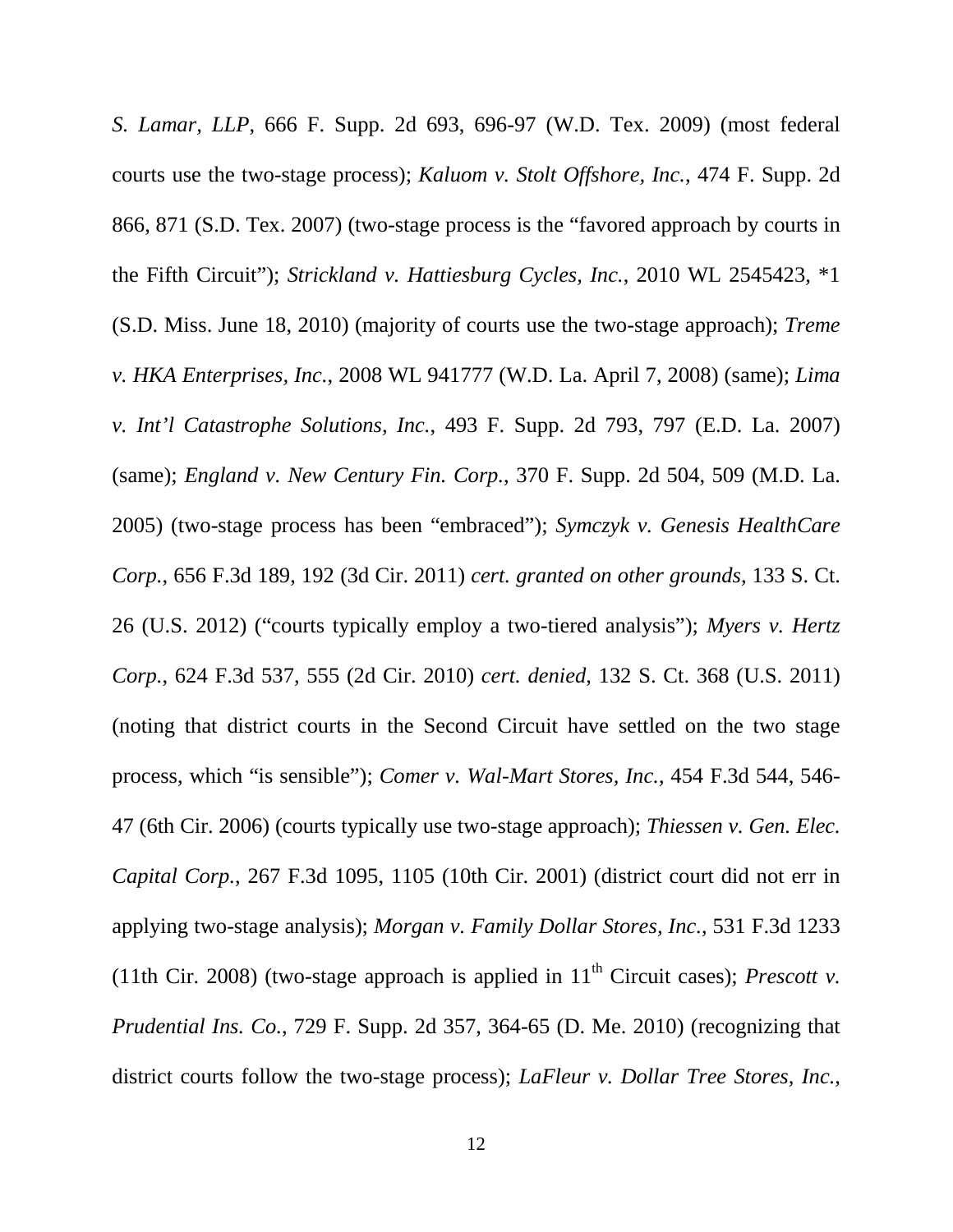2012 WL 4739534, at \*3 (E.D. Va. Oct. 2, 2012) ("federal courts, including this Court, have developed a two-step analysis for establishing 'similarly situated' plaintiffs"); *Nehmelman v. Penn Nat'l Gaming, Inc.*, 822 F. Supp. 2d 745, 750 (N.D. Ill. 2011) ("most courts follow a two-step inquiry"); *Brennan v. Qwest Commc'ns Int'l, Inc.*, 2008 WL 819773, at \*3 (D. Minn. March 25, 2008) ("Determining whether Plaintiffs are similarly situated to the proposed class requires a two-step inquiry[.]"); *Gee v. Suntrust Mortg., Inc.*, 2011 WL 722111 (N.D. Cal. Feb. 18, 2011) ("Courts in this District apply a two-step approach to determine whether the putative class is 'similarly situated'"). Even a cursory review of this case law reveals that the Chamber of Commerce's amicus brief greatly distorts any "divide" amongst district courts regarding FLSA certification procedure. The two stage process is clearly the supermajority within every circuit. That district courts in every circuit have settled on the same notice procedure is strong evidence that the process works.

The FLSA statute of limitations is only two years, extended to three for a willful violation. 29 U.S.C. § 255(a). If notice is not issued early in a case, a great number of employees will lose their claims due to nothing more than the passage of time. District courts recognize the great prejudice that befalls employees when notice of a collective action is not issued in a timely fashion. *See LaFleur*, 2012 WL 4739534, at \*3 ("Because the statute of limitations continues to run on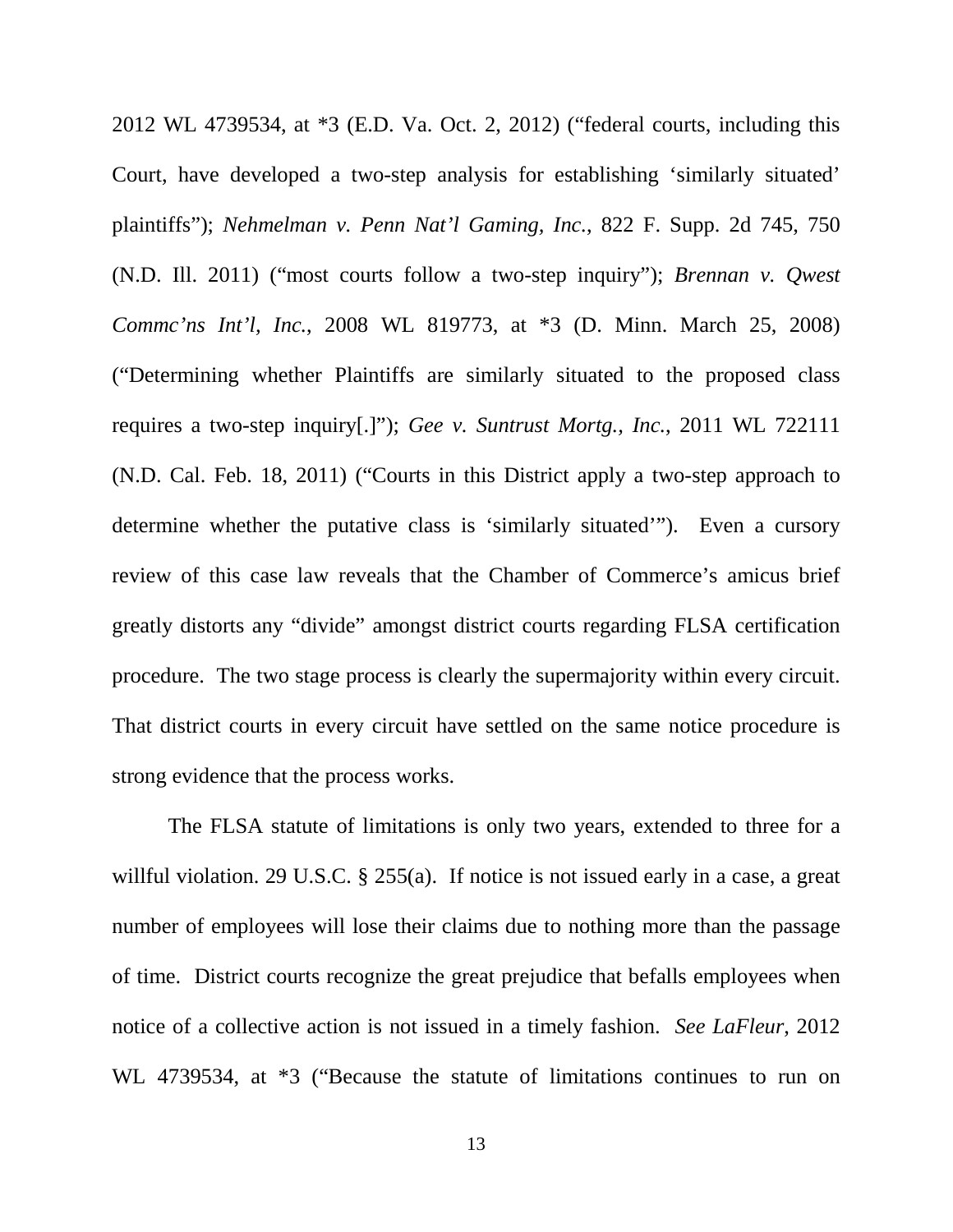unnamed class members' claims until they opt into the collective action . . . courts have concluded that the objectives to be served through a collective action justify the conditional certification of a class of putative plaintiffs early in a proceeding"); *see also Taylor v. Pittsburgh Mercy Health Sys., Inc.*, 2009 WL 1324045, at \*2 (W.D. Pa. May 11, 2009) ("time is of the essence for purposes of FLSA notice because the statute of limitations is not tolled until a potential plaintiff opts into the proposed collective action"); *Lynch v. United Services Auto. Ass'n*, 491 F. Supp. 2d 357, 367 (S.D.N.Y. 2007) (issuance of notice "protects plaintiffs' claims from expiring under the statute of limitations"); *Smith v. Lowe's Cos., Inc.*, 2005 WL 6742234, at \*4 (S.D. Ohio May 11, 2005) (because the statute of limitations continues to run until consent forms are filed, the plaintiff's burden at the notice stage is light). A review of the FLSA actions filed by employees in this circuit in January 2012 bears this out.<sup>[5](#page-24-0)</sup> On average, 139 days passed between the filing of the case and an initial case scheduling conference.<sup>[6](#page-24-1)</sup> This is almost twenty percent of an individual employee's two-year statute of limitations. Because most

 $\overline{a}$ 

<span id="page-24-1"></span><span id="page-24-0"></span><sup>5</sup> *See* attached chart at page 21. Publicly available filings on PACER are the proper subject of judicial notice by this Court. *See United States v. Berrojo*, 628 F.3d 368 (5th Cir. 1980) ("The doctrine of judicial notice permits a judge to consider a generally accepted or readily verified fact as proved without requiring evidence to establish it."); *Mangiafico v. Blumenthal*, 471 F.3d 391, 398 (2d Cir. 2006) ("[D]ocket sheets are public records of which the court could take judicial notice."); *Headwaters Inc. v. U.S. Forest Service*, 399 F.3d 1047, 1051 n.3 (9th Cir. 2005) (courts may take judicial notice of the docket in related cases as materials from a proceeding in another tribunal are appropriate for judicial notice). <sup>6</sup> *See* attached chart at page 21.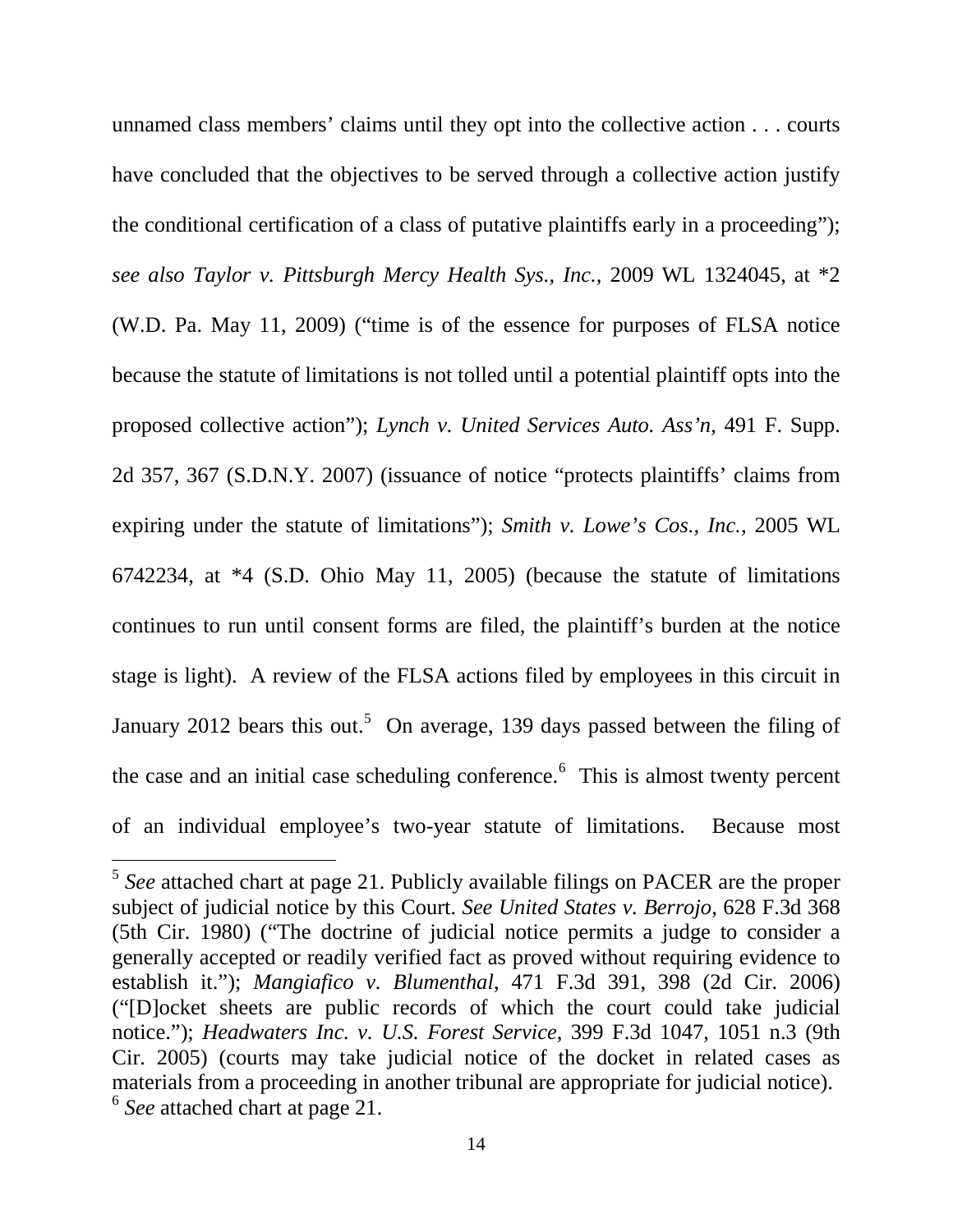employees will not know about a collective action before receiving courtauthorized notice, those employees cannot join the case until after that notice is sent and will have lost a large portion of their claim(s) by the time they do join.

If this Court eliminates the first stage notice procedure in favor of a standard requiring more extensive discovery, numerous FLSA violations would persist without redress, due to nothing more than the running statute of limitations. Indeed, defendant employers could easily eliminate all FLSA exposure by simply running out the clock on discovery. Conversely, employees who lack meritorious claims or who are not ultimately found to be "similarly situated" to the named plaintiffs in a given case receive no structural advantage from early court facilitated notice. These employees still must prove their case on the merits, and they still must withstand a stage-two decertification analysis in order to proceed in the group action. In sum, the only plausible purpose for limiting early notice is to foreclose the vindication of valid claims under the FLSA.

The Chamber of Commerce's argument that judicial notice of a collective action presents due process concerns for *employees* ignores the very real impact of the statute of limitations in an FLSA case. An employee who is unaware of her right to join a pending lawsuit will have her FLSA claims compromised by the simple passage of time, and without any compensation whatsoever for the damages she suffered. The second stage certification analysis ensures that only employees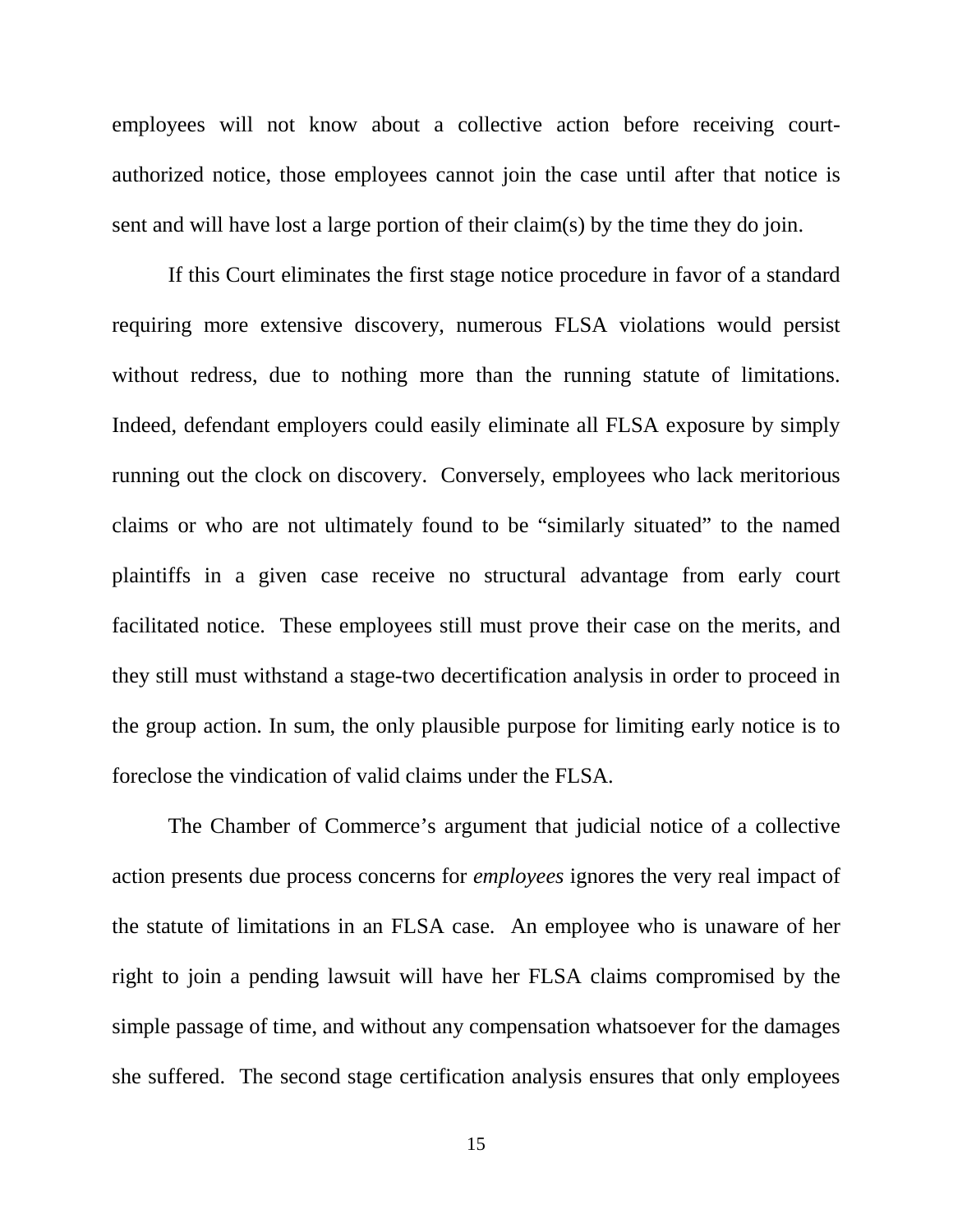who are similarly situated will have their claims tried together. Moreover, employees may pursue their FLSA claims individually if they so choose. Any imagined prejudice employees may suffer as a result of joining a collective action pales in comparison to the prejudice caused by a running statute of limitations.

## **IV. Private Enforcement Of The FLSA Is Unrealistic Without The Two-Stage Process.**

For all workers, "the right to *file* a lawsuit in the future is materially different than . . . the right to *join* a lawsuit that is already pending." *Woods v. RHA/Tennessee Group Homes, Inc.*, 803 F. Supp. 2d 789, 801 (M.D. Tenn. 2011). "In the former situation, an employee who wishes to pursue a claim must undertake the potentially time-consuming and expensive process of finding and hiring an attorney; in the latter, all an employee must do is sign and return a Notice of Consent form." *Id.*

But "[e]specially for the poor, it is difficult to find lawyers of the private bar who are able and willing to take on what seems like an insignificant minimum wage violation." Susan Miloser, *Picking Pockets for Profit: Wage Theft and the Fair Labor Standards Act*, WASH. & LEE SCH. L. CAPSTONE PAPER at 34 (Spring 2011). After all, an employee who is not paid for an hour's worth of minimum wage work, each week, for 6 months, has a claim of less than \$380. "To a private attorney, who bills that much or more per hour, the remedy seems hardly worth his time." *Id.*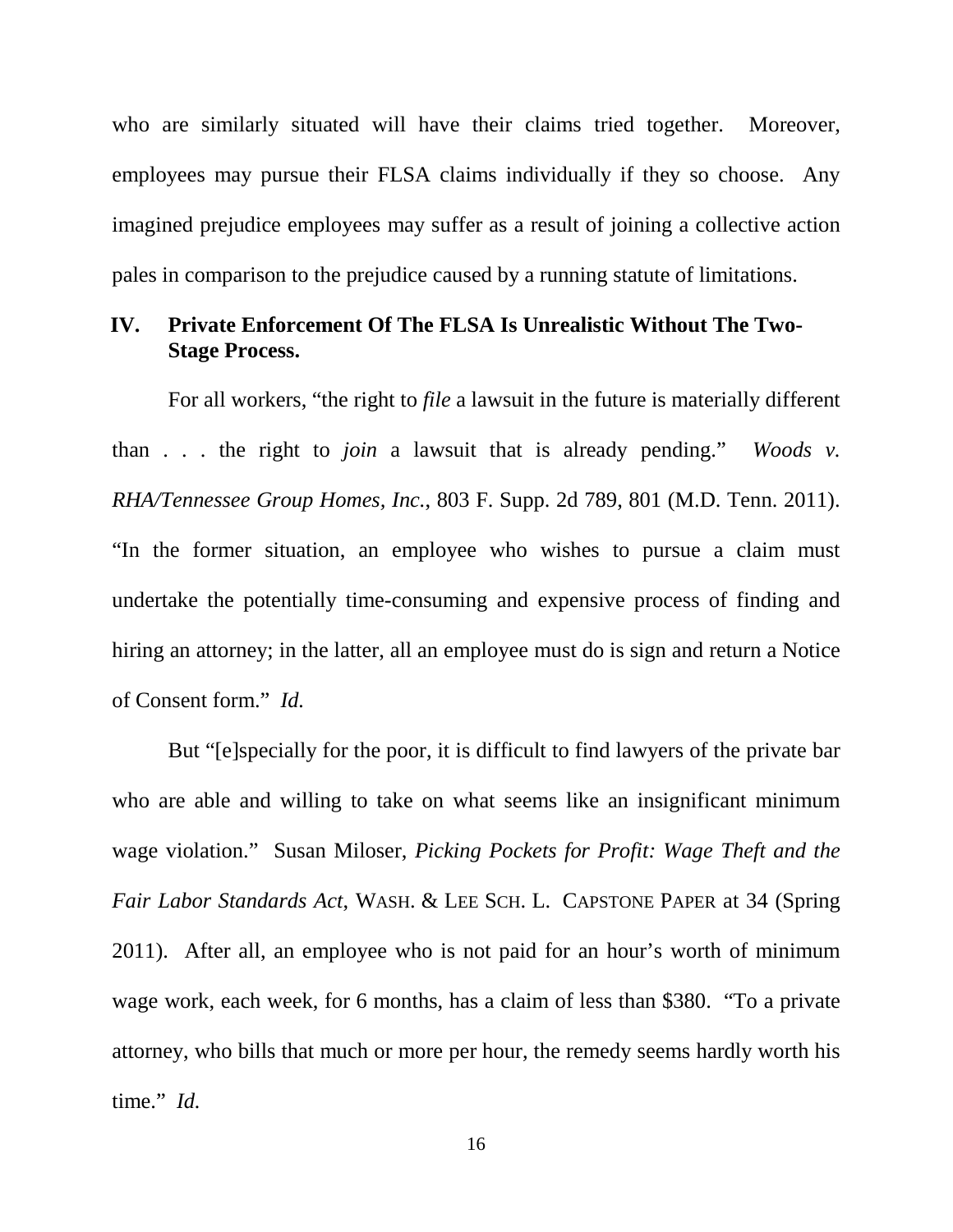The FLSA's structure and enforcement mechanism is premised on the common-sense recognition that there is "unequal bargaining power as between employer and employee[.]" *Brooklyn Sav. Bank*, 324 U.S. at 706. Thus, a principal purpose of the FLSA is "to aid the unprotected, unorganized and lowest paid of the nation's working population; that is, those employees who lacked sufficient bargaining power to secure for themselves a minimum subsistence wage." *Id*. at 707. Such workers are, by definition, unlikely to oppose an employer's violation of the wage and hour laws. *Cf. Mitchell v. Robert DeMario Jewelry, Inc.*, 361 U.S. 288, 292 (1960) ("it needs no argument to show that fear of economic retaliation might often operate to induce aggrieved employees quietly to accept substandard conditions").

Individual litigation also exposes a worker to retaliation—a particularly pointed concern for unorganized workers. Few things focus an employer's attention on an employee more sharply than the filing of a lawsuit. The risk of retaliation faced by a worker who opposes unlawful conditions "is no imaginary horrible given the documented indications that fear of retaliation is the leading reason why people stay silent instead of voicing their concerns[.]" *Crawford v. Metro. Gov't of Nashville & Davidson County, Tenn.*, 555 U.S. 271, 279 (2009) (internal punctuations and citations omitted). These employees live "paycheck-to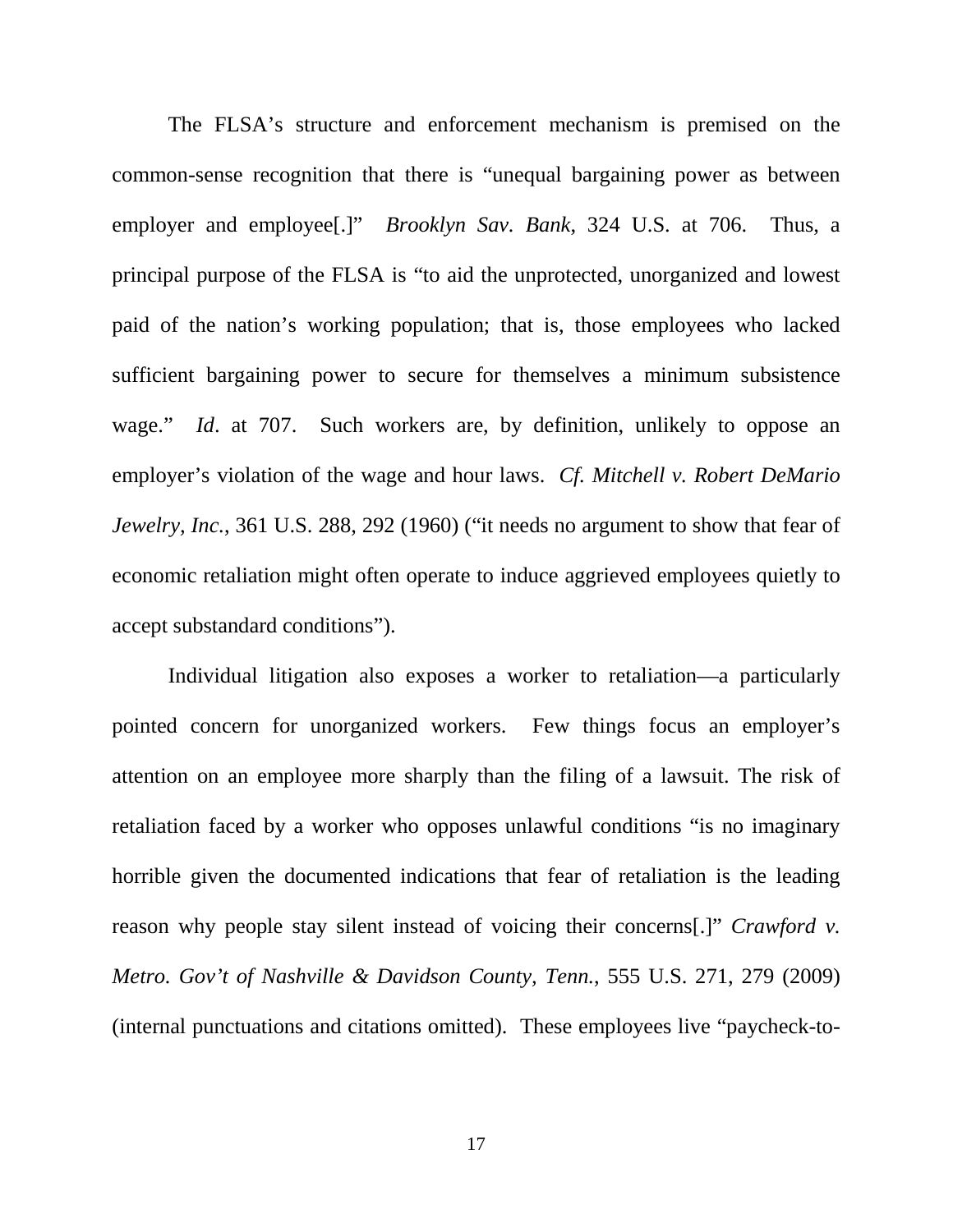paycheck" and can ill-afford the interruption or reduction in pay that often accompanies retaliation.

Thus, the fact that even a single worker is prepared to serve as a lead plaintiff is often miraculous. David Weil & Amanda Pyles, *Why Complain? Complaints, Compliance, and the Problem of Enforcement in the U.S. Workplace*, 27 COMP. LAB. L. & POL'Y J. 59, 83 (2005) ("Studies suggest that, despite explicit retaliation protections under various labor laws, being fired is widely perceived to be a consequence of exercising certain workplace rights."). Collective actions provide these workers with at least some measure of protection from "individualized retaliation." *Bonilla v. Las Vegas Cigar Co.*, 61 F. Supp. 2d 1129, 1139 (D. Nev. 1999); *see also* Alba Conte & Herbert Newberg, *Newberg on Class Actions,* § 24.61 (4th Ed. 2002).

Collective actions also encourage compliance with the FLSA by raising the stakes for employers who break the law. An employer who violates the FLSA knows it may have to answer to more than a single, brave lead plaintiff. Collective actions therefore serve the "prophylactic function" encouraging employers to comply with the FLSA. *Amalgamated Workers Union of Virgin Islands v. Hess Oil Virgin Islands Corp.*, 478 F.2d 540, 543 (3d Cir. 1973). If an employer can avoid the issuance of notice, "the enforcement of [FLSA] remedies for violations which victimize a group of people will be limited only to those victims who are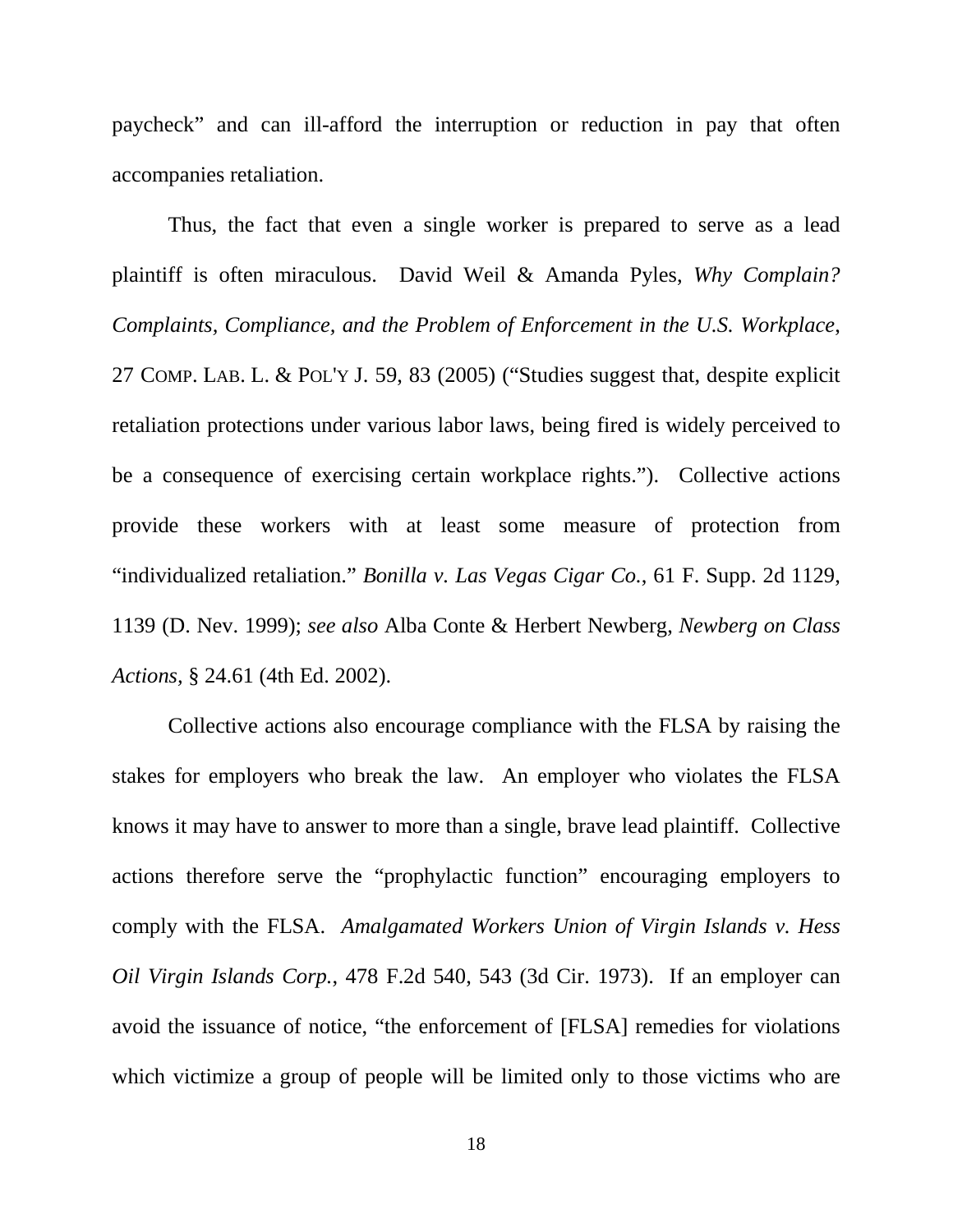already known to their 'champion,' . . . or who are fortunate enough to hear and heed 'the vagaries of rumor and gossip,' . . . or who are courageous enough to recognize the wrong done them and sue on their own." *Sperling v. Hoffmann-La Roche, Inc.*, 118 F.R.D. 392, 403 (D.N.J. 1988) *aff'd in part, appeal dismissed in part sub nom. Sperling v. Hoffmann-La Roche, In*c., 862 F.2d 439 (3d Cir. 1988*) aff'd and remanded sub nom. Hoffmann-La Roche,* 493 U.S. 165. This simply does not comport with the broad remedial goals of the FLSA.

Even so, the two-step process is far from a perfect enforcement mechanism. Sign-up rates for FLSA collective actions are usually quite low. *See* Andrew C. Brunsden, *Hybrid Class Actions, Dual Certification, and Wage Law Enforcement in the Federal Courts*, 29 BERKELEY J. EMP. & LAB. L. 269, 294 (2008) (opt-in rate of 15.71% in one study of FLSA cases). The low sign-up rate, in conjunction with the running statute of limitations, means that an employee's best day in court might only result in wage recovery for a short period of time for a small percentage of affected employees. "The FLSA opt-in regime creates perverse incentives for employers' noncompliance, because FLSA's limits to employee participation insulate employers from more expansive liability." *Id.* at 298. Eliminating the first stage notice process would allow even more FLSA violations to continue, and may ultimately eliminate any deterrent effect to FLSA violations, recasting a matter of statutory compliance as a small cost of doing business.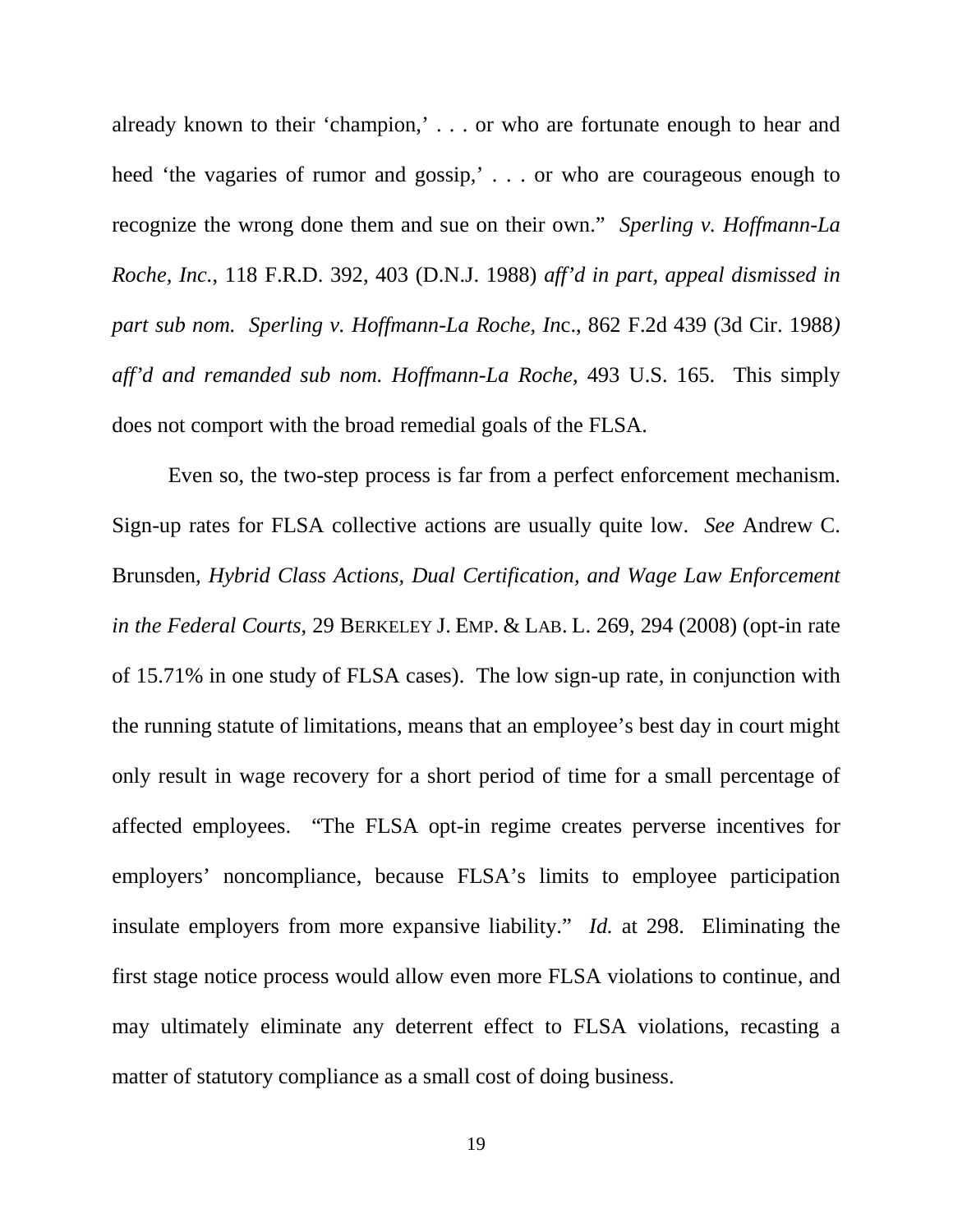Removing a district court's discretion to issue court-authorized notice would gravely undercut the promise of private enforcement. Effective private enforcement hinges on the ability to prosecute collective actions on behalf of sizeable groups of employees. If attorneys for plaintiff-employees believe that they must engage in years of costly discovery before the court is authorized to certify a collective action that, at the point of certification, contains no plaintiffs with timely claims, few plaintiffs or attorneys would embark on such a needless war of attrition. *Cf.* Susan Miloser, *Picking Pockets for Profit: Wage Theft and the Fair Labor Standards Act*, WASH. & LEE SCH. L. CAPSTONE PAPER at 34 (Spring 2011).

#### **CONCLUSION**

Despite the thousands of FLSA collective actions filed each year, wage and hour violations still plague the American workplace. Congress and the United States Supreme Court have vested district courts with the authority to manage the notice process in collective actions. District courts nationwide, in turn, have determined that the two-stage process used by the district court in this case best balances the competing forces at play in FLSA cases. It provides notice to employees early in the litigation and allows employees to stop the running statute of limitations, while still ensuring that FLSA cases are tried only on behalf of similarly situated employees. Eliminating the initial notice phase of an FLSA case would only increase the financial incentives for employer non-compliance.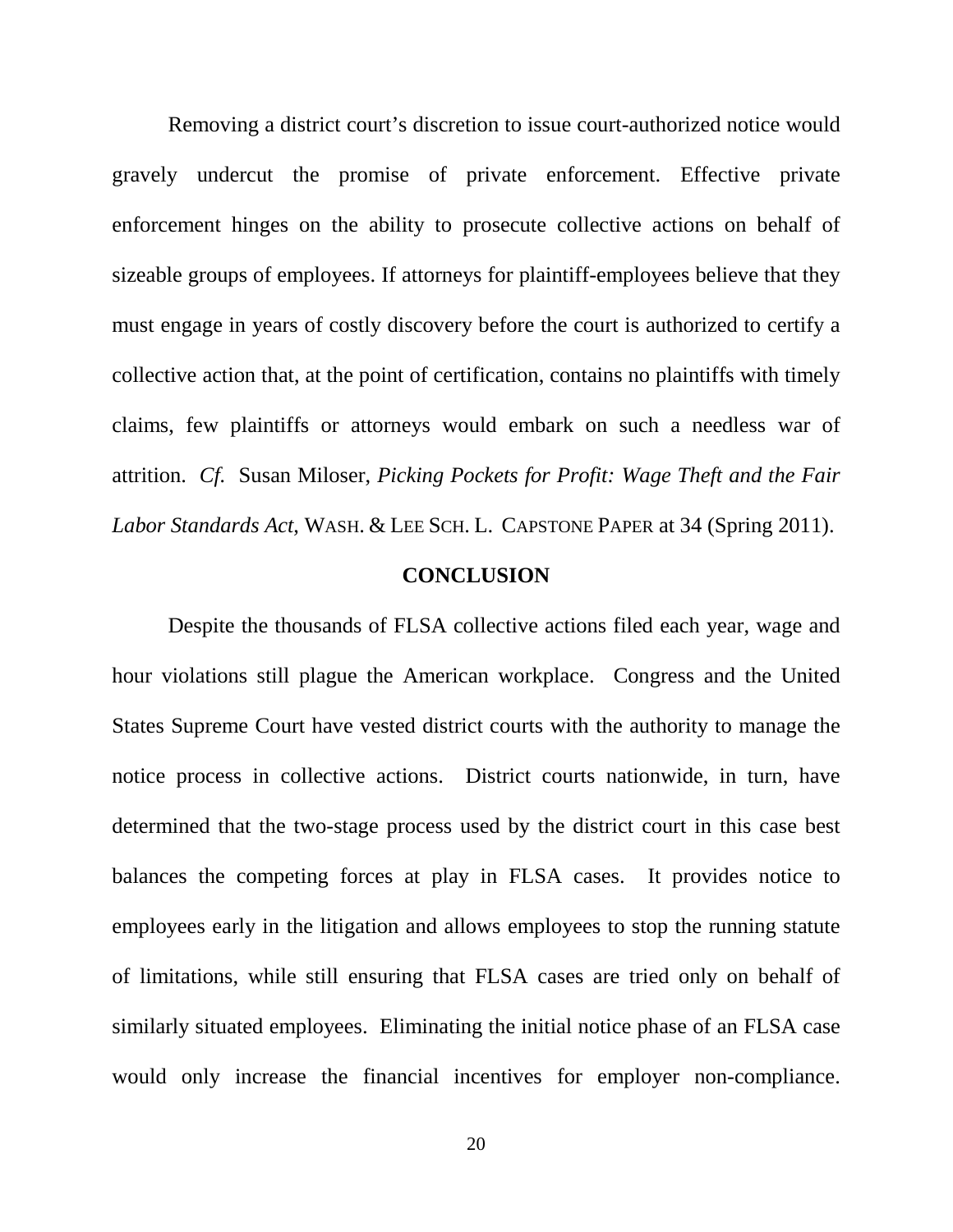District courts must retain the discretion to issue notices, so that private enforcement of the FLSA can remain viable.

| Case                                                                  | <b>Filing</b><br>Date | <b>District</b>      | Case No.                        | <b>Conference</b><br>Date.<br><b>Initial</b><br><b>Order</b> | <b>Date</b><br><b>Conference</b><br><b>Actually</b><br><b>Occurred</b> | <b>Lapse in Days</b><br>to Conference<br>(Ordered or<br>Actual) |
|-----------------------------------------------------------------------|-----------------------|----------------------|---------------------------------|--------------------------------------------------------------|------------------------------------------------------------------------|-----------------------------------------------------------------|
| Abakwue, et al v. Bluebonnet<br>Hospice Care, Inc. et al              | 1.10.2012             | N.D.<br>Tex.         | 3:12-cv-00086-P                 | <b>NONE</b>                                                  | <b>NONE</b>                                                            | <b>NONE</b>                                                     |
| Aldrich v. Pro-Care Injury &<br><b>Rehab Centers Inc.</b>             | 1.17.2012             | N.D.<br>Tex.         | 3:12-cv-00157-P                 | <b>NONE</b>                                                  | <b>NONE</b>                                                            | <b>NONE</b>                                                     |
| Arriaga v. Jess Enterprises, LLC,<br>et al                            | 1.11.2012             | N.D.<br>Tex.         | 3:12-cv-00094-D                 | <b>NONE</b>                                                  | <b>NONE</b>                                                            | <b>NONE</b>                                                     |
| <b>Beall v. WFG Investments Inc.</b>                                  | 1.24.2012             | N.D.<br>Tex.         | 3:12-cv-00241-F                 | <b>NONE</b>                                                  | <b>NONE</b>                                                            | <b>NONE</b>                                                     |
| Buruca v. Tsai & Tsai Inc. dba<br>Hunan Village Restaurant, et al     | 1.10.2012             | S.D.<br>Tex.         | 4:12-cv-00089                   | 5.3.2012                                                     | 6.5.2012                                                               | 147                                                             |
| Castro v. The Acosta<br>Landscaping Services, et al                   | 1.3.2012              | N.D.<br>Tex.         | 3:12-cv-00003-M                 | <b>NONE</b>                                                  | <b>NONE</b>                                                            | <b>NONE</b>                                                     |
| Chuong v. New Timmy Chan<br>Corporation                               | 1.17.2012             | S.D.<br>Tex.         | 4:12-cv-00150                   | 5.25.2012                                                    | 6.13.2012                                                              | 148                                                             |
| <b>Clark v. Brazoria County</b><br><b>Appraisal District, et al</b>   | 1.6.2012              | S.D.<br>Tex.         | 3:12-cv-00003                   | 4.11.2012                                                    | 4.10.2012                                                              | 95                                                              |
| <b>Cross v. Plains Exploration &amp;</b><br><b>Production Company</b> | 1.31.2012             | S.D.<br>Tex.         | 4:12-cv-00300                   | 5.16.2012                                                    | 5.16.2012                                                              | 106                                                             |
| Dearman v. Northrop<br><b>Grumman Systems Corporation</b>             | 1.30.2012             | <b>S.D.</b><br>Miss. | 1:12-cv-00030-<br>LG-JMR        | 8.16.2012                                                    | 8.16.2012                                                              | 199                                                             |
| Diaz v. Rio Grande Mexican<br>Restaurants, Inc., et al                | 1.9.2012              | S.D.<br>Tex.         | 4:12-cv-00075                   | 5.3.2012                                                     | 5.3.2012                                                               | 115                                                             |
| <b>Driscoll v. Fannin County, Texas</b>                               | 1.13.2012             | E.D.<br>Tex.         | 4:12-cv-00024-<br><b>RC-ALM</b> | 7.3.2012                                                     | <b>NEVER</b><br><b>TOOK PLACE</b>                                      | 172                                                             |
| Duncan v. The Steamery, Inc.,<br>et al                                | 1.27.2012             | S.D.<br>Tex.         | 4:12-cv-00275                   | 5.4.2012                                                     | <b>NEVER</b><br><b>TOOK PLACE</b>                                      | 98                                                              |
| Gallegos et al v. Sok Seafood,<br>Inc.                                | 1.9.2012              | S.D.<br>Tex.         | 4:12-cv-00073                   | 4.18.2012                                                    | 6.19.2012                                                              | 162                                                             |
| Gamez v. Sportstar<br>Athletic, Inc.                                  | 1.19.2012             | <b>S.D.</b><br>Tex.  | 4:12-cv-00189                   | 5.16.2012                                                    | <b>NEVER</b><br><b>TOOK PLACE</b>                                      | 118                                                             |
| Garcia v. South San Antonio<br><b>Independent School District</b>     | 1.10.2012             | W.D.<br>Tex.         | 5:12-cv-00029-FB                | 8.1.2012                                                     | <b>NEVER</b><br><b>TOOK PLACE</b>                                      | 204                                                             |
| Guox et al v. Almeda China<br>Star, Inc., et al                       | 1.26.2012             | <b>S.D.</b><br>Tex.  | 4:12-cv-00264                   | 5.4.2012                                                     | 5.4.2012                                                               | 99                                                              |
| Guzman-Estrada v. Southside<br><b>Independent School District</b>     | 1.4.2012              | W.D.<br>Tex.         | 5:12-cv-00009-<br><b>HLH</b>    | <b>NONE</b>                                                  | <b>NONE</b>                                                            | <b>NONE</b>                                                     |

**CHART 1**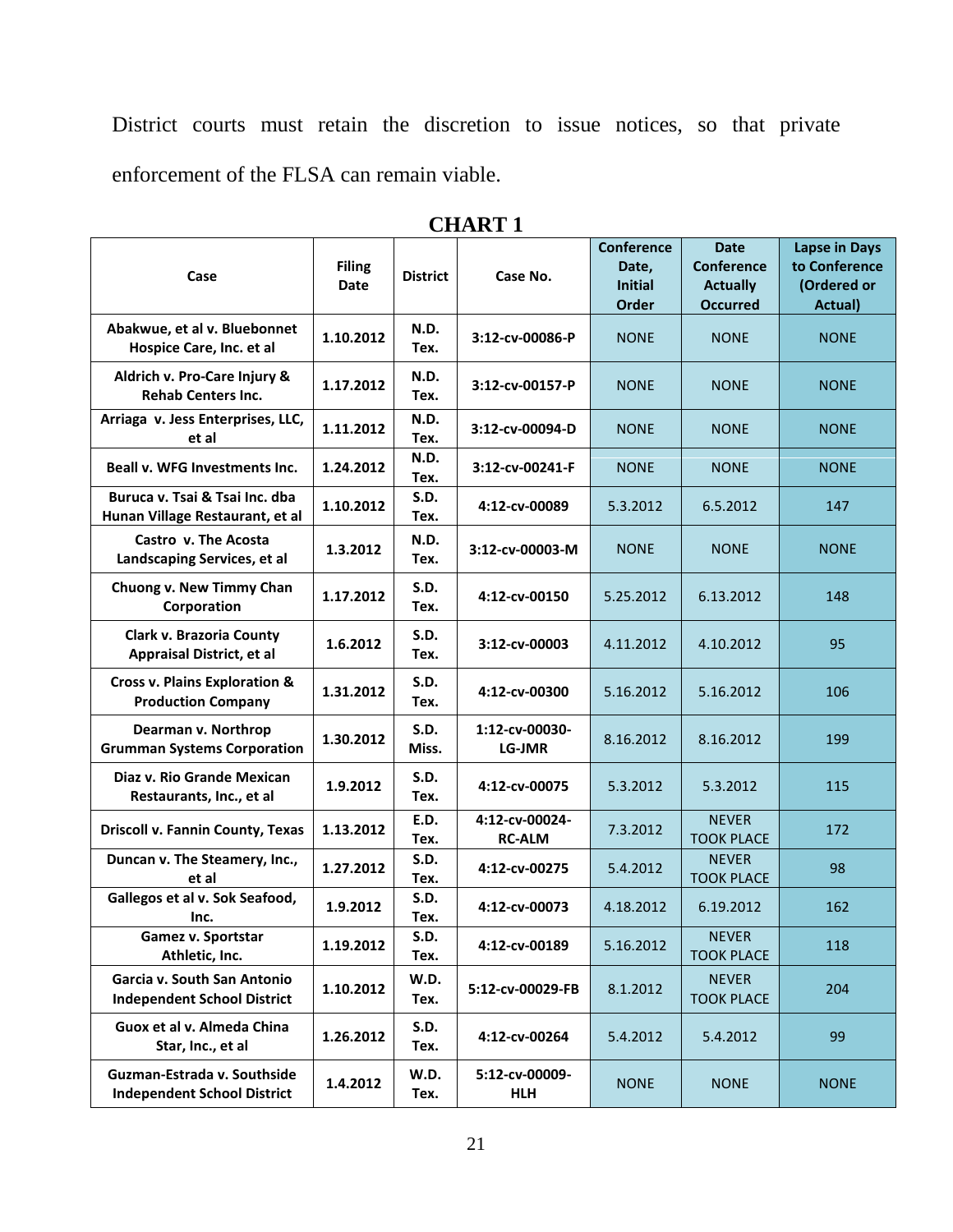| Harris, et al v. Hinds County,<br>Mississippi, et al                                            | 1.26.2012 | S.D.<br>Miss.       | 3:12-cv-00058-<br><b>TSL-MTP</b> | 5.29.2012   | 5.29.2012                         | 124         |
|-------------------------------------------------------------------------------------------------|-----------|---------------------|----------------------------------|-------------|-----------------------------------|-------------|
| Hernandez, et al v. Han Nara<br><b>Enterprises, LP dba Ashley</b><br>Furniture HomeStore, et al | 1.20.2012 | N.D.<br>Tex.        | 5:12-cv-00010-C                  | <b>NONE</b> | <b>NONE</b>                       | <b>NONE</b> |
| Herrera, et al v. Wells Fargo<br><b>Bank NA</b>                                                 | 1.5.2012  | S.D.<br>Tex.        | 4:12-cv-00040                    | 4.27.2012   | <b>NEVER</b><br><b>TOOK PLACE</b> | 113         |
| Hicks, et al v. TCIM Services,<br>Inc.                                                          | 1.20.2012 | E.D.<br>Tex.        | 2:12-cv-00035-<br><b>JRG</b>     | 8.22.2012   | 8.22.2012                         | 215         |
| Karna v. BP Corporation North<br>America Inc.                                                   | 1.11.2012 | S.D.<br>Tex.        | 4:12-cv-00101                    | 4.20.2012   | <b>NEVER</b><br><b>TOOK PLACE</b> | 100         |
| Lara-Bustamante v. El Globo<br>Taqueria Inc., et al                                             | 1.16.2012 | N.D.<br>Tex.        | 3:12-cv-00147-P                  | <b>NONE</b> | <b>NONE</b>                       | <b>NONE</b> |
| LaRue, et al v. Burger Fresh,<br>Inc., et al                                                    | 1.30.2012 | S.D.<br>Tex.        | 4:12-cv-00290                    | 4.30.2012   | <b>NEVER</b><br><b>TOOK PLACE</b> | 91          |
| Lavalais v. Corky's Mobile<br>Home Transport & Setup, Inc.,<br>et al                            | 1.3.2012  | W.D.<br>Tex.        | 1:12-cv-00002-LY                 | 7.30.2012   | 7.30.2012                         | 179         |
| Lee v. ASUI Healthcare and<br>Development Center et al                                          | 1.10.2012 | S.D.<br>Tex.        | 4:12-cv-00082                    | 4.2.2012    | 4.2.2012                          | 83          |
| Lee v. Center for Psychological<br>Health Care, Inc., et al                                     | 1.18.2012 | M.D.<br>La.         | 3:12-cv-00027-<br><b>EEF-KWR</b> | 4.26.2012   | 11.29.2012                        | 316         |
| Lockhart v. Northrop Grumman<br><b>Systems Corporation</b>                                      | 1.27.2012 | S.D.<br>Miss.       | 1:12-cv-00025-<br>LG-JMR         | 8.16.2012   | 8.16.2012                         | 202         |
| Lopez v. A Healthy Living Home<br>Health Inc., et al                                            | 1.23.2012 | <b>S.D.</b><br>Tex. | 7:12-cv-00031                    | 4.4.2012    | 4.6.2012                          | 74          |
| Lopez v. Houston Contact<br>Patrol, Inc., et al                                                 | 1.16.2012 | <b>S.D.</b><br>Tex. | 4:12-cv-00139                    | 5.25.2012   | 6.14.2012                         | 150         |
| <b>Marin v. Marek Brothers</b><br>Company, Inc. et al                                           | 1.19.2012 | S.D.<br>Tex.        | 4:12-cv-00183                    | 5.25.2012   | 6.14.2012                         | 147         |
| Mohammadi v. Nwabuisi, et al                                                                    | 1.13.2012 | W.D.<br>Tex.        | 5:12-cv-00042-XR                 | <b>NONE</b> | <b>NONE</b>                       | <b>NONE</b> |
| <b>Montano v. Montrose</b><br><b>Restaurant Associates, Inc.</b>                                | 1.17.2012 | S.D.<br>Tex.        | 4:12-cv-00153                    | 4.9.2012    | 4.9.2012                          | 83          |
| Munoz-Preciado et al v.<br>Nguyen, et al                                                        | 1.3.2012  | N.D.<br>Tex.        | 3:12-cv-00013-O                  | <b>NONE</b> | <b>NONE</b>                       | <b>NONE</b> |
| Osorio v. Rocore Southwest,<br>Inc.                                                             | 1.26.2012 | N.D.<br>Tex.        | 3:12-cv-00269-G                  | <b>NONE</b> | <b>NONE</b>                       | <b>NONE</b> |
| Patel v. Ehaan & King Business,<br>Inc., et al                                                  | 1.4.2012  | S.D.<br>Tex.        | 4:12-cv-00032                    | 5.3.2012    | 6.5.2012                          | 153         |
| Payne v. Grayco Cable Services,<br>Inc.                                                         | 1.23.2012 | <b>S.D.</b><br>Tex. | 4:12-cv-00206                    | 4.13.2012   | 4.19.2012                         | 87          |
| Pittman et al v. McClain's R.V.,<br>Inc., et al                                                 | 1.25.2012 | E.D.<br>Tex.        | 6:12-cv-00037-<br><b>MHS</b>     | 8.29.2012   | <b>NEVER</b><br><b>TOOK PLACE</b> | 217         |
| Quiroz v. Shan Namkeen, Inc.,                                                                   | 1.23.2012 | N.D.                | 3:12-cv-00236-L                  | <b>NONE</b> | <b>NONE</b>                       | <b>NONE</b> |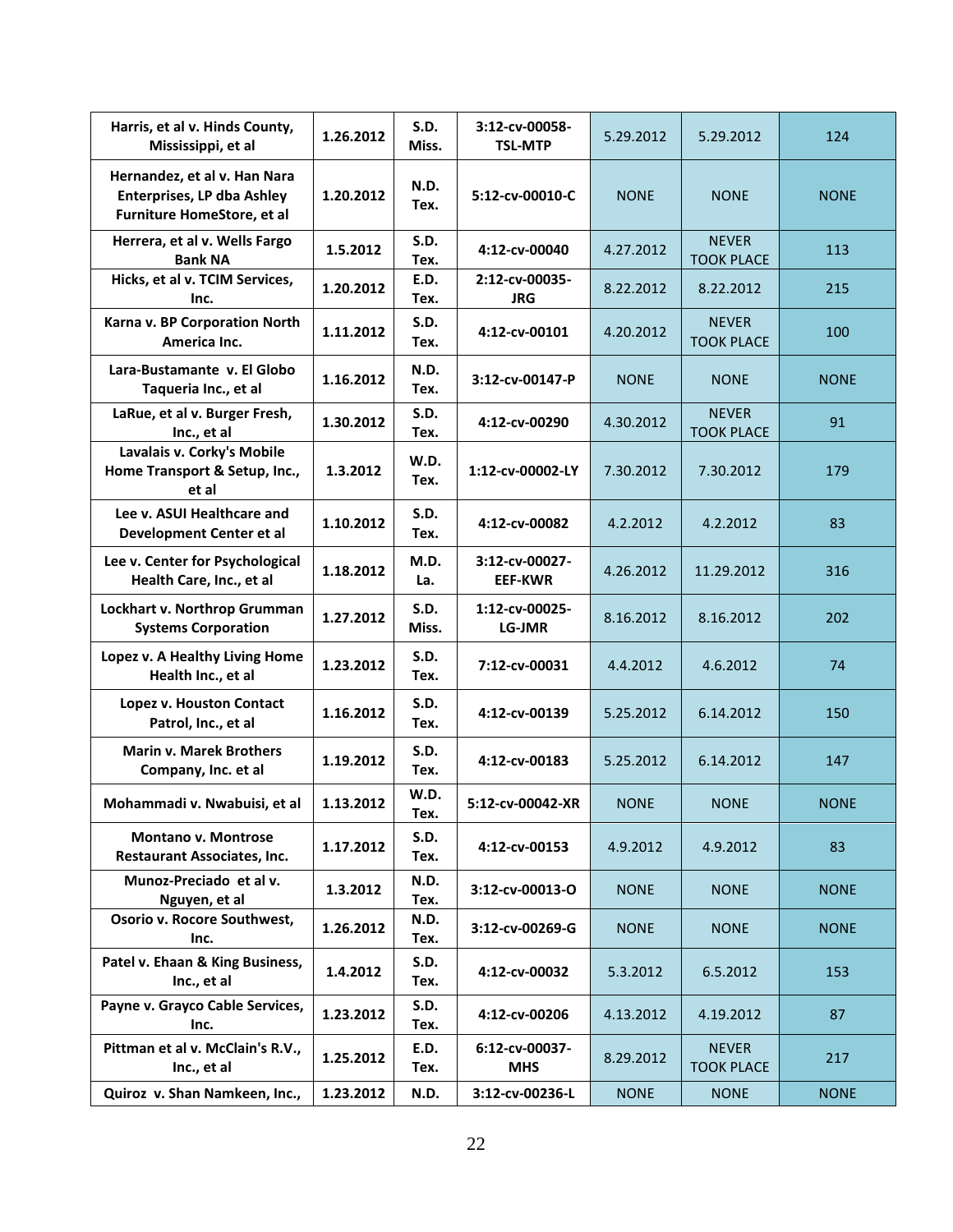| et al                                                                   |           | Tex.                 |                                  |             |                                   |             |
|-------------------------------------------------------------------------|-----------|----------------------|----------------------------------|-------------|-----------------------------------|-------------|
| <b>Rainbolt v. Seacor Holdings</b><br>Inc., et al                       | 1.17.2012 | S.D.<br>Tex.         | 3:12-cv-00012                    | 4.18.2012   | 4.18.2012                         | 92          |
| Reaves, et al v. Poole's Cable<br>Services, Inc.                        | 1.20.2012 | <b>S.D.</b><br>Miss. | 3:12-cv-00043-<br><b>TSL-MTP</b> | 5.1.2012    | 5.1.2012                          | 72          |
| Reid v. Hillary's Sweet<br>Temptations, Inc.                            | 1.30.2012 | W.D.<br>Tex.         | 1:12-cv-00094-ML                 | 7.31.2012   | 7.23.2012                         | 175         |
| Reyes v. Lane, et al                                                    | 1.6.2012  | S.D.<br>Tex.         | 4:12-cv-00050                    | 5.3.2012    | 5.3.2012                          | 118         |
| <b>Roberts v. James Wood</b><br>Motors, Inc., et al                     | 1.13.2012 | E.D.<br>Tex.         | 4:12-cv-00023-<br><b>RC-ALM</b>  | 7.3.2012    | <b>NEVER</b><br><b>TOOK PLACE</b> | 172         |
| Rodriguez, et al v. Capstone<br>Real Estate Services, Inc. 2            | 1.31.2012 | N.D.<br>Tex.         | 3:12-cv-00318-D                  | <b>NONE</b> | <b>NONE</b>                       | <b>NONE</b> |
| Rodriguez v. Carrizales, et al                                          | 1.31.2012 | N.D.<br>Tex.         | 3:12-хс-00314                    | <b>NONE</b> | <b>NONE</b>                       | <b>NONE</b> |
| Ruiz v. Whitworth, et al                                                | 1.11.2012 | N.D.<br>Tex.         | 3:12-cv-00092-D                  | <b>NONE</b> | <b>NONE</b>                       | <b>NONE</b> |
| Sazo v. Master Valet & Custom<br>Transport, Inc.                        | 1.27.2012 | <b>S.D.</b><br>Tex.  | 4:12-cv-00269                    | 5.4.2012    | 5.4.2012                          | 98          |
| <b>Schneider v. Nationstar</b><br><b>Mortgage LLC</b>                   | 1.4.2012  | N.D.<br>Tex.         | 3:12-cv-00020-P                  | <b>NONE</b> | <b>NONE</b>                       | <b>NONE</b> |
| <b>SELF v. Beal Service</b><br>Corporation                              | 1.20.2012 | E.D.<br>Tex.         | 4:12-cv-00035-<br><b>RC-ALM</b>  | 7.3.2012    | <b>NEVER</b><br><b>TOOK PLACE</b> | 165         |
| Sellers v. Faststream<br>Recruitment, Inc.                              | 1.17.2012 | S.D.<br>Tex.         | 1:12-cv-00008                    | <b>NONE</b> | <b>NONE</b>                       | <b>NONE</b> |
| <b>Shidler v. Alarm Security</b><br>Group, LLC                          | 1.6.2012  | <b>S.D.</b><br>Tex.  | 7:12-cv-00006                    | 3.19.2012   | 3.19.2012                         | 73          |
| Solis v. Chi Buffet, LLC dba Chi<br>Chinese Buffet, et al               | 1.17.2012 | W.D.<br>Tex.         | 1:12-cv-00051-LY                 | 10.10.2012  | 10.10.2012                        | 270         |
| Stephen v. Wael Mc Co., et al                                           | 1.31.2012 | <b>S.D.</b><br>Tex.  | 4:12-cv-00299                    | 6.29.2012   | 6.29.2012                         | 150         |
| Tula, et al v. ABM Janitorial<br>Services-South Central, Inc., et<br>al | 1.18.2012 | W.D.<br>Tex.         | 1:12-cv-00054-LY                 | <b>NONE</b> | <b>NONE</b>                       | <b>NONE</b> |
| Uribe v. Andrews & Gould Law<br>Firm, et al                             | 1.4.2012  | W.D.<br>Tex.         | 5:12-cv-00007-<br><b>HLH</b>     | <b>NONE</b> | <b>NONE</b>                       | <b>NONE</b> |
| Vercher, et al v. Hill County et<br>al                                  | 1.31.2012 | W.D.<br>Tex.         | 6:12-cv-00025-<br><b>WSS</b>     | <b>NONE</b> | <b>NONE</b>                       | <b>NONE</b> |
| Walker, et al v. HongHua<br>America, LLC                                | 1.13.2012 | <b>S.D.</b><br>Tex.  | 4:12-cv-00134                    | 4.20.2012   | 4.20.2012                         | 98          |
| Wherley v. Schellsmidt, et al                                           | 1.24.2012 | N.D.<br>Tex.         | 3:12-cv-00242-D                  | <b>NONE</b> | <b>NONE</b>                       | <b>NONE</b> |
| Wilson v. Klimek                                                        | 1.3.2012  | S.D.<br>Tex.         | 4:12-cv-00005                    | 4.2.2012    | 4.6.2012                          | 90          |
| <b>Average Lapse In Days</b>                                            |           |                      |                                  |             |                                   | 139.25      |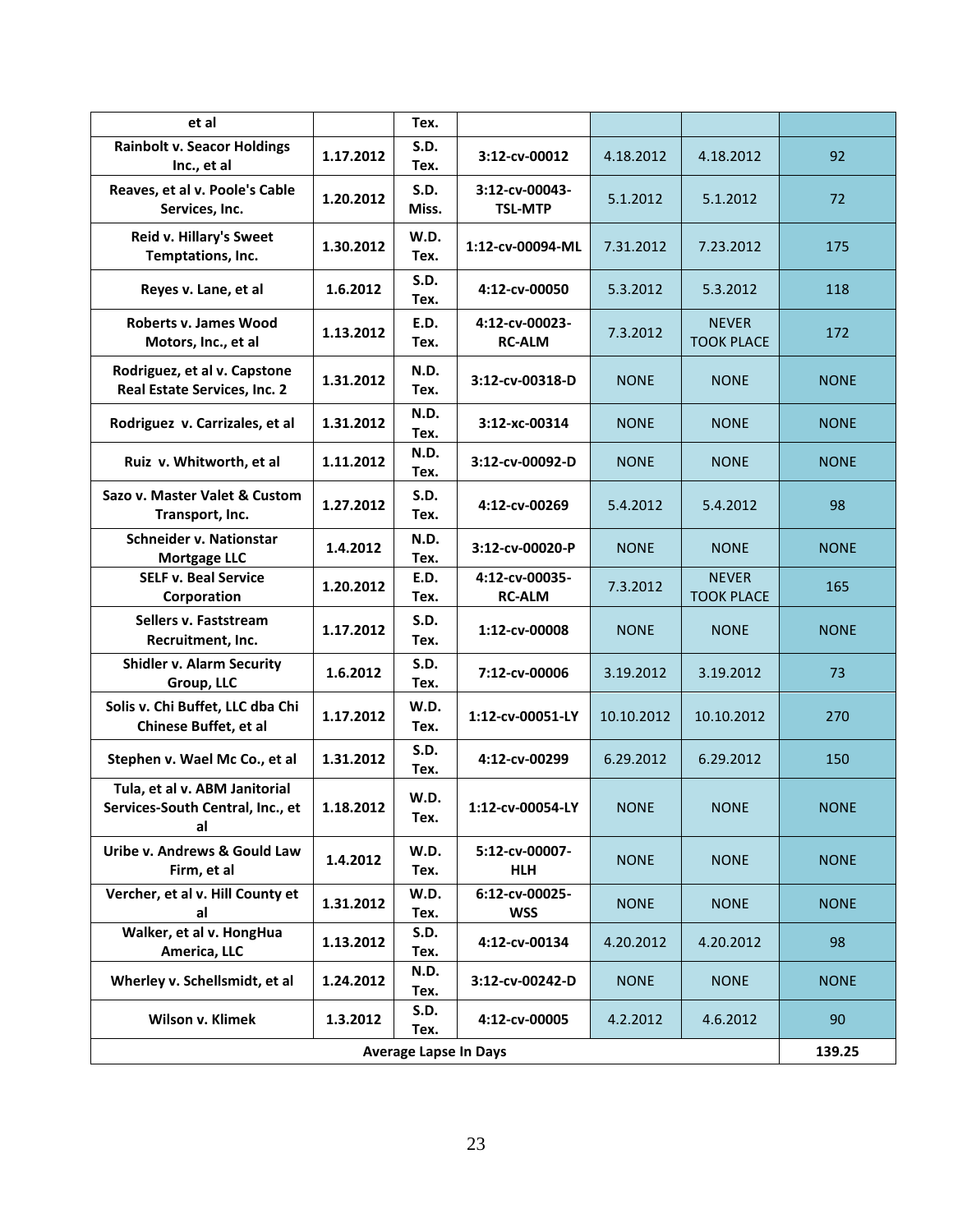\_/s/ *Richard J. Burch*\_\_\_\_\_\_\_\_\_\_\_

Richard J. Burch 8 Greenway Plaza Suite 1500 Houston, TX 77046 Telephone: (713) 877-8788 Fax: (713) 877-8065 Email: rburch@brucknerburch.com

# **NATIONAL EMPLOYMENT LAWYERS ASSOCIATION**

Matthew C. Koski 417 Montgomery Street, 4<sup>th</sup> Floor San Francisco, CA 94104 Telephone: (415) 296-7629 Fax: (866) 593-7521 Email: mkoski@employeerightsadvocacy.org

## **NICHOLS KASTER, LLP**

Matthew C. Helland One Embarcadero Center Suite 720 San Francisco, CA 94111 Telephone: (415) 277-7235 Fax: (415) 277-7238 Email: helland@nka.com

## **LEE & BRAZIEL, LLP**

J. Derek Braziel 1801 North Lamar Street Dallas, TX 75202 Telephone: (866) 949-1400 Fax: (214) 749-1010 Email: jdbrziel@l-b-law.com